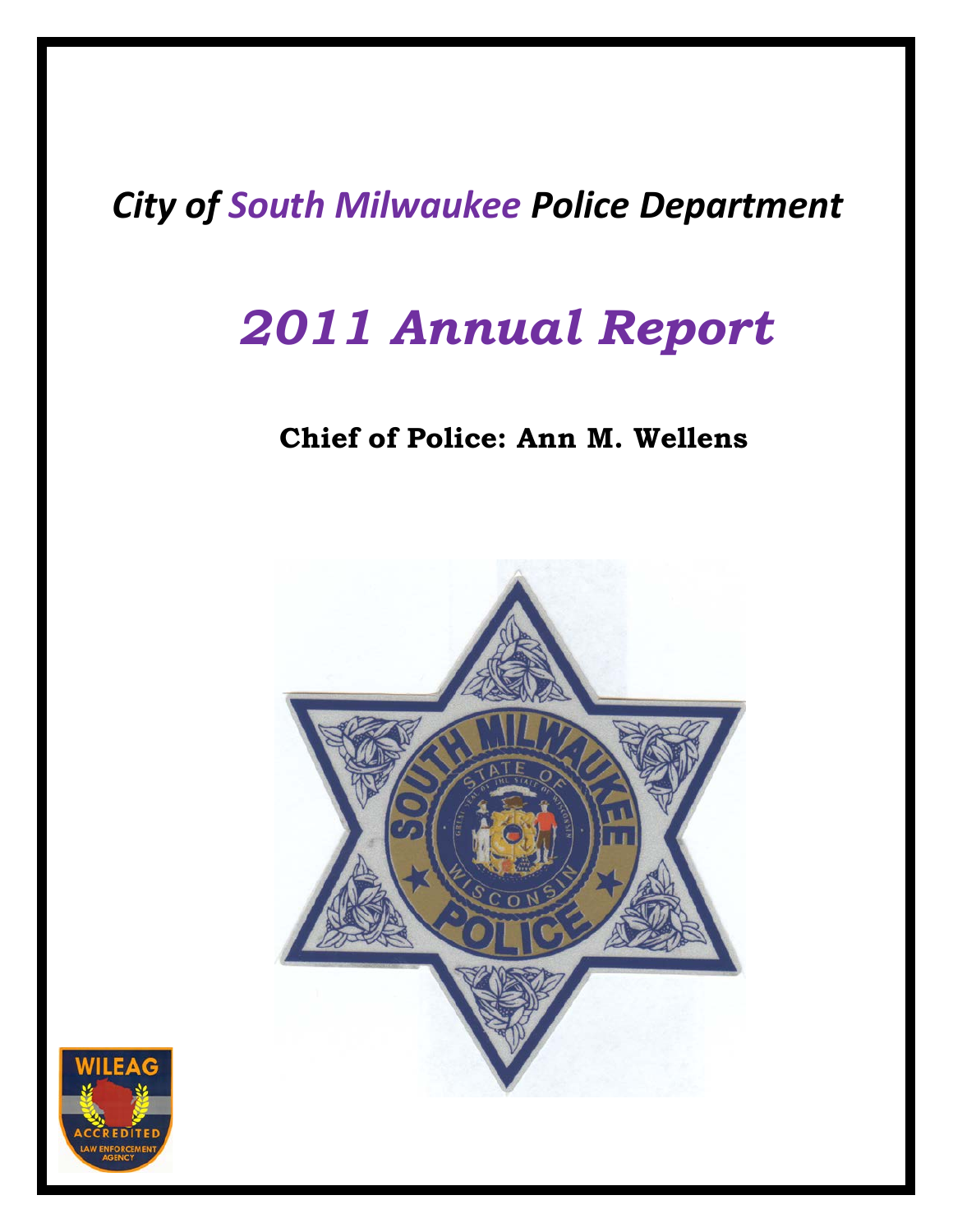#### **TABLE OF CONTENTS**

| <b>MISSION STATEMENT / GENERAL INFORMATION</b>                 | $1-2$   |
|----------------------------------------------------------------|---------|
| <b>LETTER FROM THE CHIEF OF POLICE</b>                         | $3-4$   |
| LETTER FROM THE ADMINISTRATION AND SERVICES COMMANDER          | 5       |
| <b>LETTER FROM THE OPERATIONS COMMANDER</b>                    | 6       |
| LAW ENFORCEMENT CODE OF ETHICS                                 | 7       |
| <b>ROSTER OF SWORN OFFICERS</b>                                | 8       |
| <b>OFFICER ASSIGNMENTS</b>                                     | 9       |
| <b>CIVILIAN STAFF</b>                                          | 10      |
| <b>CITY OF SOUTH MILWAUKEE OFFICIALS AND ELECTED OFFICIALS</b> | 11      |
| <b>BUDGET</b>                                                  | 12      |
| ASSESSMENTS PAID TO STATE AND COUNTY                           | 13      |
| <b>REVENUE COLLECTED</b>                                       | 13      |
| <b>SMPD SPECIAL SERVICES</b>                                   | 14      |
| <b>SHIFT REPORTS</b>                                           | $15-17$ |
| <b>INVESTIGATIONS SECTION</b>                                  | 18      |
| <b>FIVE YEAR TRENDS</b>                                        | 19      |
| <b>CLEARANCE RATES / ARRESTS</b>                               | 19      |
| <b>JAIL RECORDS</b>                                            | 20      |
| <b>BURGLARIES AND THEFTS</b>                                   | 21      |
| <b>CRIMES AGAINST PUBLIC PEACE</b>                             | 22      |
| <b>TRAFFIC ENFORCEMENT</b>                                     | 23      |
| <b>ACCIDENTS</b>                                               | 24      |
| <b>PATROL SERVICES</b>                                         | 25      |
| <b>COMMUNITY POLICING</b>                                      | 26      |
| <b>COMMUNITY EVENTS</b>                                        | 27-28   |
| <b>POLICE AWARDS NIGHT</b>                                     | 29-31   |
| <b>ACCREDITATION</b>                                           | 32      |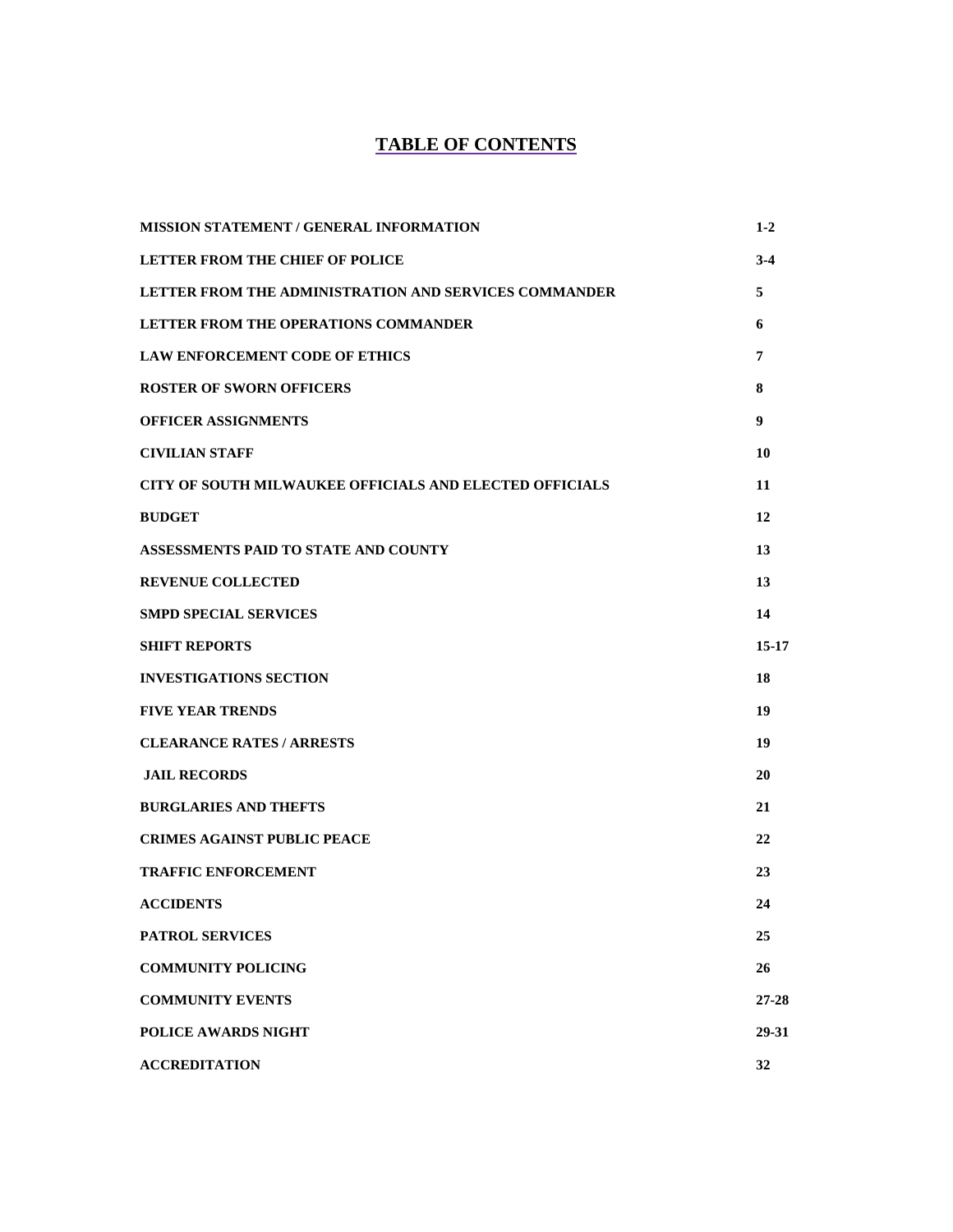



### **South Milwaukee Police Department**

#### **MISSION STATEMENT:**

We, the members of the South Milwaukee Police Department, are dedicated to providing a proactive, full service department that enhances the quality of life in our community by reducing crime through the protection of life and property.

#### **VALUES:**

Central to our mission is a set of values that will guide our work and decisions and allow us to make significant contributions to improving the quality of life in South Milwaukee.

**The members of the South Milwaukee Police Department value:** 

| Human Life  | Integrity      | <b>Ourselves</b> | Excellence                |
|-------------|----------------|------------------|---------------------------|
| Cooperation | Accountability |                  | Laws and the Constitution |

#### **GOALS:**

Goals provide direction and purpose and establish a standard for measuring progress and success.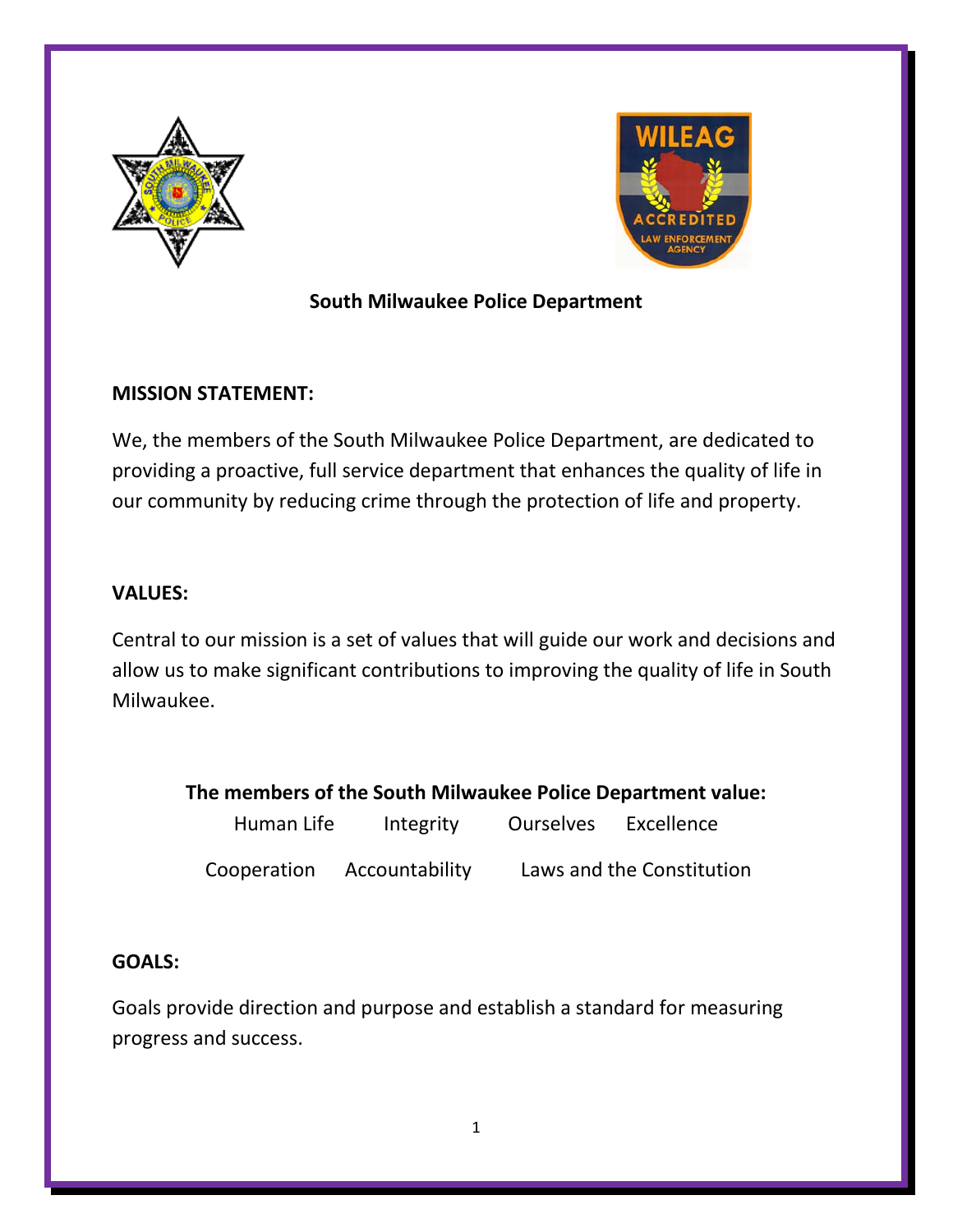#### **The members of the South Milwaukee Police Department will strive to:**

Develop an effective, efficient and responsive management system;

Increase agency-community partnerships;

Provide a more effective allocation of services to the community;

Increase job satisfaction for all employees;

Ensure that all persons will be treated with respect, courtesy, and fairness;

Identify, control, and reduce crime;

Protect Constitutional Guarantees;

Facilitate the safe movement of people and vehicles;

Resolve conflict;

Create and maintain a feeling of security in the community;

Ensure that police services will be delivered uniformly, with consistency and as

expeditiously as possible.

#### **General Information:**

AREA...........................4.78 Sq. Mi. POPULATION.............21,156

#### **Government Services:**

The City of South Milwaukee has a Mayor and an eight member Common Council. The Police Department is made up of 33 sworn officers, 2 clerks, 1 part-time clerk, 4 public service officers, and 2 part-time public service officers. Of the 33 sworn officers, 7 are command officers, 6 are assigned to the third shift, 6 are assigned to the day shift, 9 are assigned to the second shift, and 5 are assigned to the Investigations Section.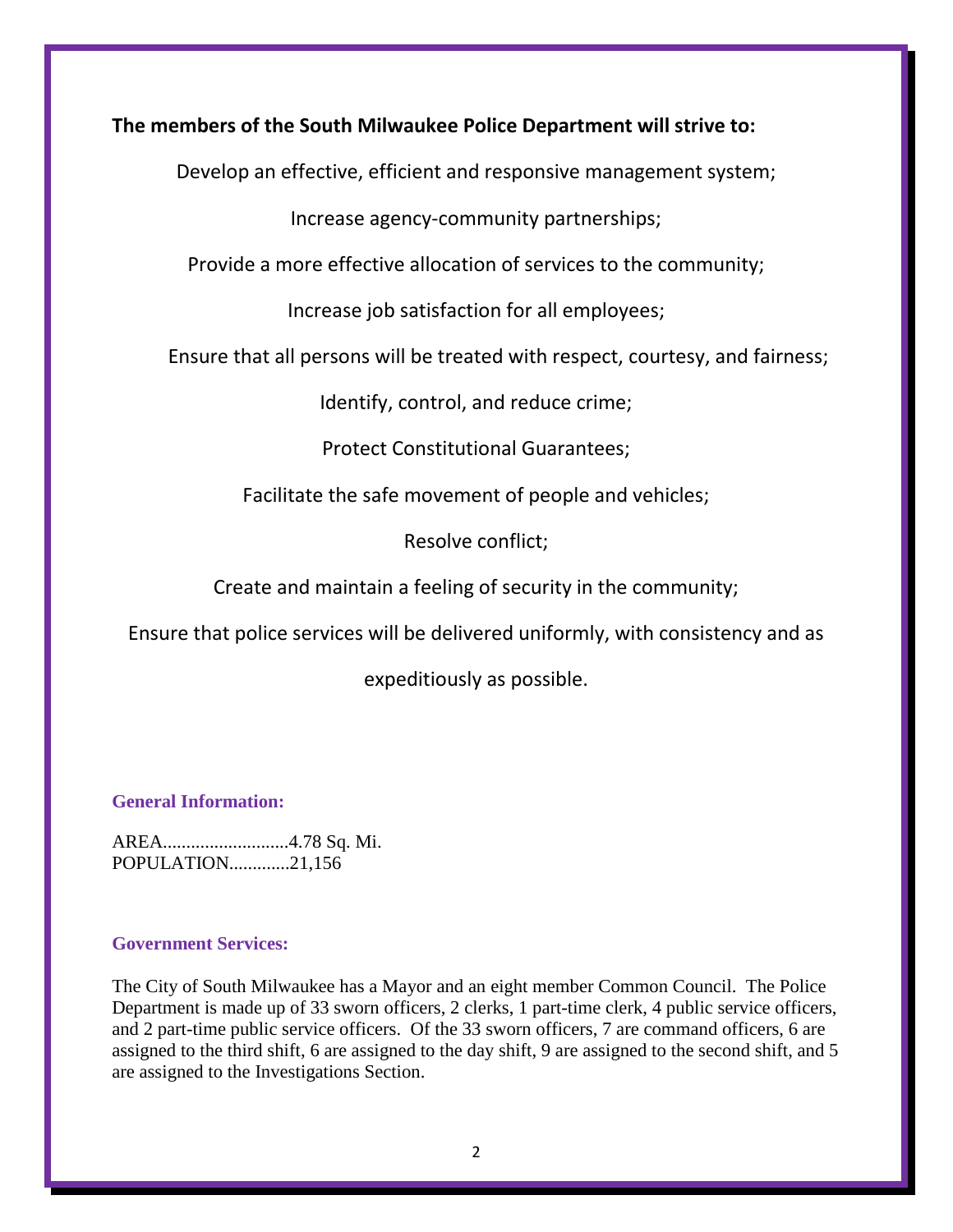### **LETTER FROM THE CHIEF**

It is an honor and a privilege to present the 2011 South Milwaukee Police Department Annual Report. This document reflects the activity of Department members. The data found in the Annual Report represents only a snapshot of the total activities of the South Milwaukee Police Department over the past year.

Throughout 2011 there were many statewide/worldwide events that impacted the operations of the South Milwaukee Police Department. The Green Bay Packers won Super Bowl 45; Southeast Wisconsin experienced a record breaking Ground Hog Day snow storm; officers from South Milwaukee Police Department were deployed to the State Capitol to assist with the protests related to Act 10; Usama bin Ladin was killed; and the State of Wisconsin passed a Carry Conceal Weapon Law/Act 35.

In 2011 the full time sworn staff remained at thirty-three (33). Several officers changed assignments: Officer Mike Hill was assigned as an Investigator and Officer Tim Lewison was assigned as a Police School Liaison Officer. Officers Rob Wentz and James McLean returned to patrol after their assignments in the Investigations Section concluded.

The Wisconsin Law Enforcement Accreditation Group (WILEAG) conducted an On-Site Assessment of the Police Department. The Assessment Team noted the high level of professionalism at the Police Department during their On-Site. In May of 2011 the Department was awarded its  $4<sup>th</sup>$  Accreditation through WILEAG. In 1998 the police department was the first law enforcement agency in Milwaukee County to receive this status. I would like to recognize and thank Captain Jill Kallay, the Department's Accreditation Manager.

The City implemented a city-wide notification system called My State. This system may be utilized during a city emergency when notification to our citizens is necessary. The Communications Center at the Police Department will be responsible for the distribution of these notifications to the residents.

The Police Department also partnered with A Child is Missing Alert Program, a nonprofit organization that assists law enforcement in the early search and recovery of missing children, disabled individuals and the elderly (Alzheimer's/dementia). Partnership with this organization allows the Police Department to activate A Child is Missing Alert. The alert message is phoned at a high speed (1,000 alert calls per minute) to the area surrounding where the person was last seen. This alert asks anyone with information to call the Police Department.

The Police Department implemented a Medicine Collection Program in 2010. In 2011 the Police Department collected and safely disposed of 158 pounds of medication. The program helps to keep our children, waterways, and community safer.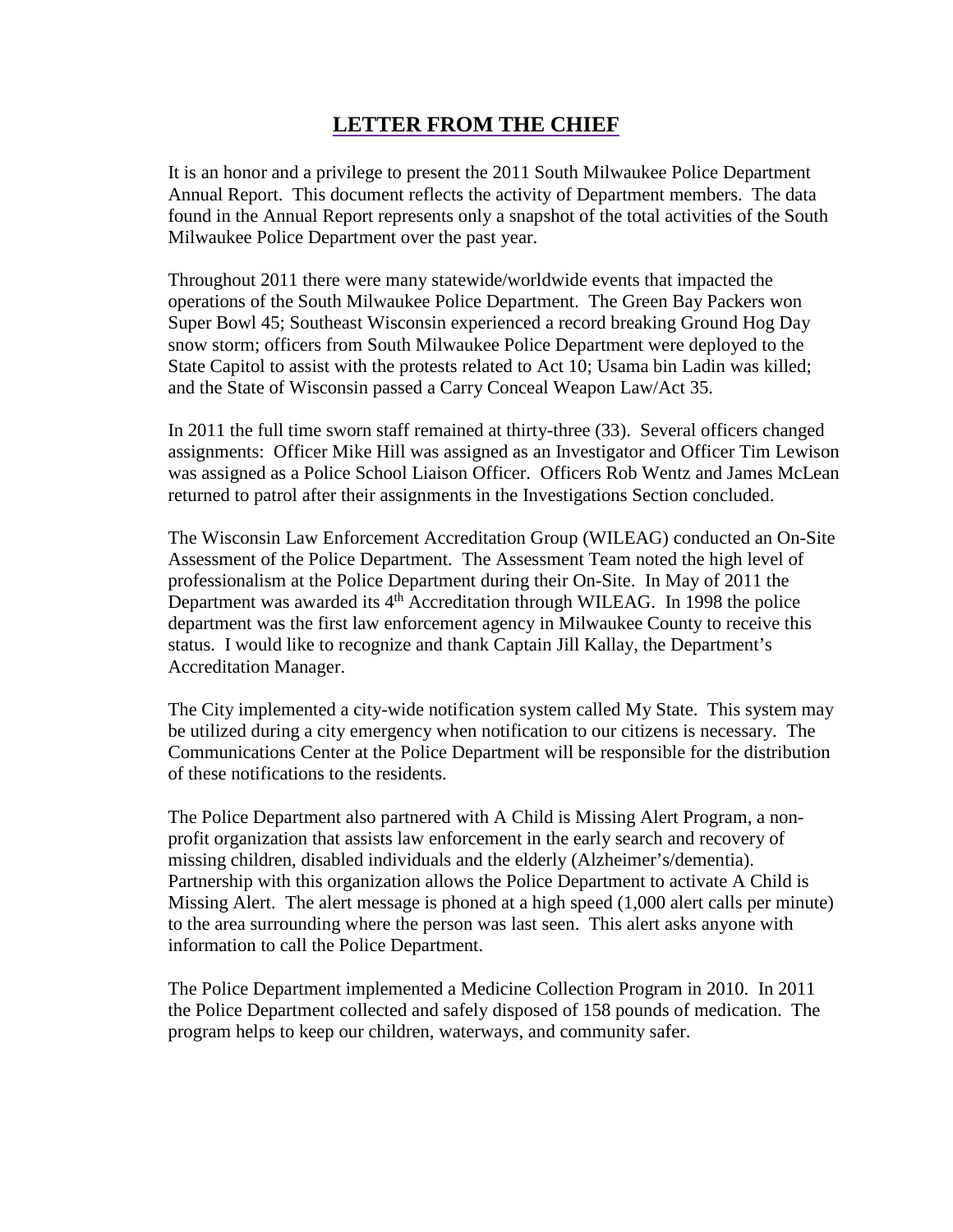In 2011 the Cities of South Milwaukee, Cudahy, and St. Francis began a dialog regarding Dispatch Consolidation. An over-site Committee met several times and the conversations and research continued into 2012.

The Police Department also upgraded our radio communication equipment in 2011. The Department, in compliance with National P25 requirements, purchased mobile radios, portable radios, and control bases. The new digital technology will improve the radio communication for the Department.

The members of the South Milwaukee Police Department, working cooperatively with our citizens and elected officials, have met many difficult challenges during the past year. We have also implemented many innovative programs in an effort to increase the efficiency and effectiveness of the Department. The future holds many new and different challenges. I am sure we will meet those challenges with the support of the community and our elected officials.

On behalf of the members of the South Milwaukee Police, I extend my personal appreciation for the support and cooperation the citizens and elected officials have provided the Department. Together, we are making a difference in South Milwaukee.

Sincerely,

Chief Ann M. Wellens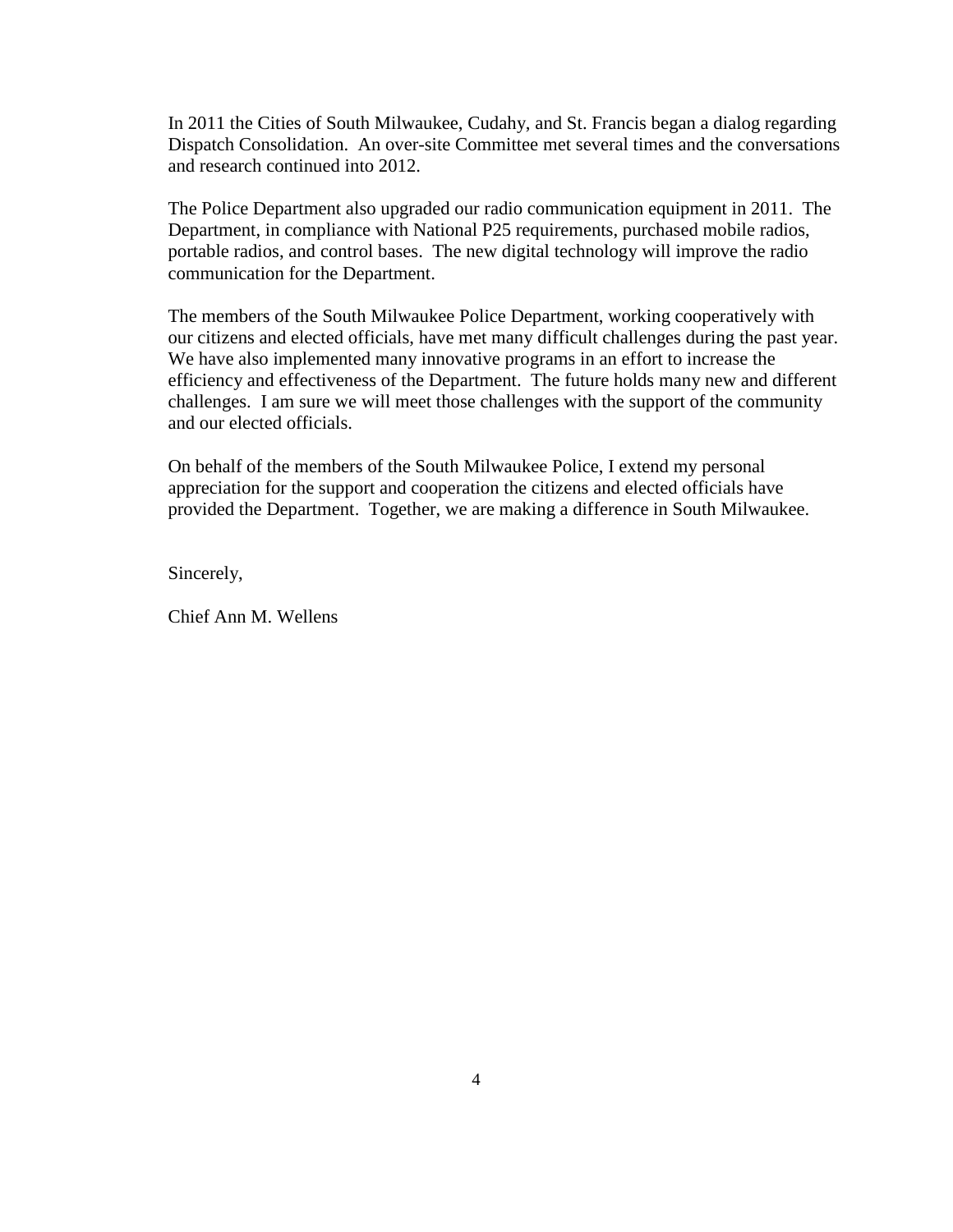#### Letter from the Administration and Services Commander

As Administration and Services Commander my areas of supervision include Records, Dispatch, Policy review/revision, Internal Affairs and Accreditation Management.

The Records Department remained stable in personnel this past year. This section continues to be under increasing demands and workloads. The members of the records department continue to work efficiently to process records requests quickly. They also handle a large number of lobby customers for winter parking permits as well as citation payments. They are a very hard working group of people who continue to professionally handle the many demands placed on them. The records department is made up of Shannon LeDuc, Dan Margetta and Candace Maxim.

In the area of Information Technology our IT Specialist, Dan Margetta, was again challenged with keeping all the technology running smoothly. This is a very time consuming and demanding job that seems to never have any down time. The TRACS accident reporting system and electronic citation module is being used by all officers. The in squad camera system has required a lot of IT involvement as we work to make sure the cameras are operating consistently. Dan continues to work hard to ensure that the technology issues are dealt with as quickly as possible.

I am grateful that the Dispatch Section continued at full staff for all of 2011. Dispatchers were involved in approximately 27,500 dispatched events in 2011. Dispatchers monitor all radio traffic and answer all administrative as well as emergency phone calls. They work to seek information from callers in order to provide Officers with necessary details on calls in progress. They are the voice of "911" and serve an important function of trying to bring some sense of calm to an emotionally charged incident. They are a very hard working group of people. The dispatcher center includes dispatchers Mary Horn, Yvonne Wozniak, Roberta Plachinski, Jesse Danek, Karla Immel and Jennifer Guzman-Godoy.

On the Internal Affairs side of the Administration position, there were a few minor complaints received in 2011, and a few policy violations resulting in reprimands or suspensions.

The department was re-accredited by the Wisconsin Law Enforcement Accreditation Group (WILEAG) in 2011. Our next on-site assessment will be in 2014. More officers and supervisors have become involved in the accreditation process by assisting in gathering proofs of standard compliance as well as policy review/revision.

Respectfully Submitted,

Captain Jill Kallay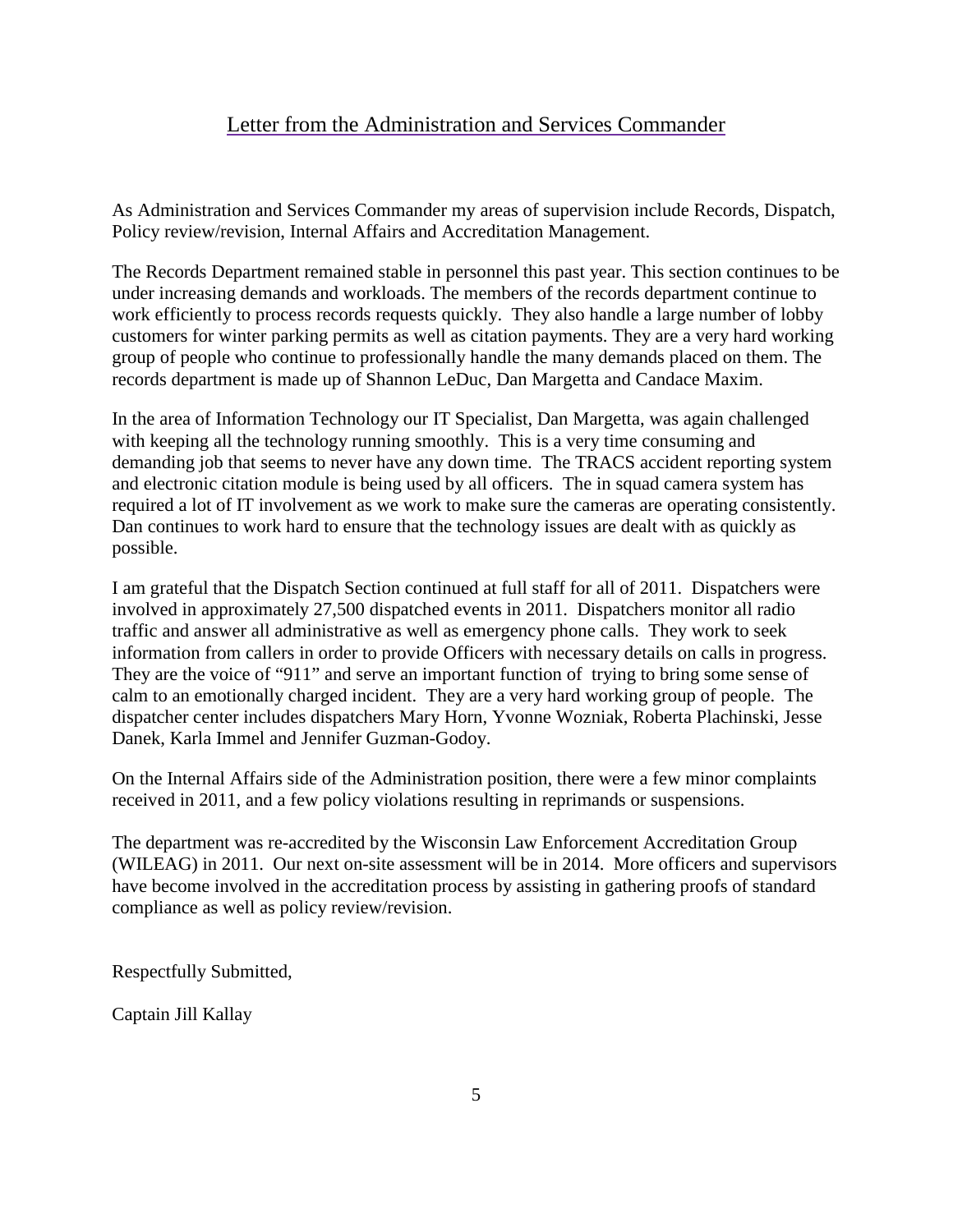#### Letter from the Operations Commander

2011 was a stable year, from a personnel standpoint, for the South Milwaukee Police Department. Supervisors and officers, for the most part, remained on the same shifts and performed the same duties.

This year most categories of crime trended downward when compared to the year before, and there were no aberrant crimes or events.

We made strides toward delivering a higher quality of service, as evidenced by seeing more problems solved, and seeing fewer problems drag on.

The members of this department cannot rest on their accomplishments, or good fortune, and must continue to identify and solve problems before things get out of hand. We must use our resources efficiently and cannot waste manpower, or good ideas.

We do not know what will happen with staffing levels, but it is unlikely that we will not have a surplus of anything in the near future. We do not know what the next unusual occurrence will be, but we must be agile enough to handle the situation with what we've got.

Respectfully Submitted,

Captain Terry Olson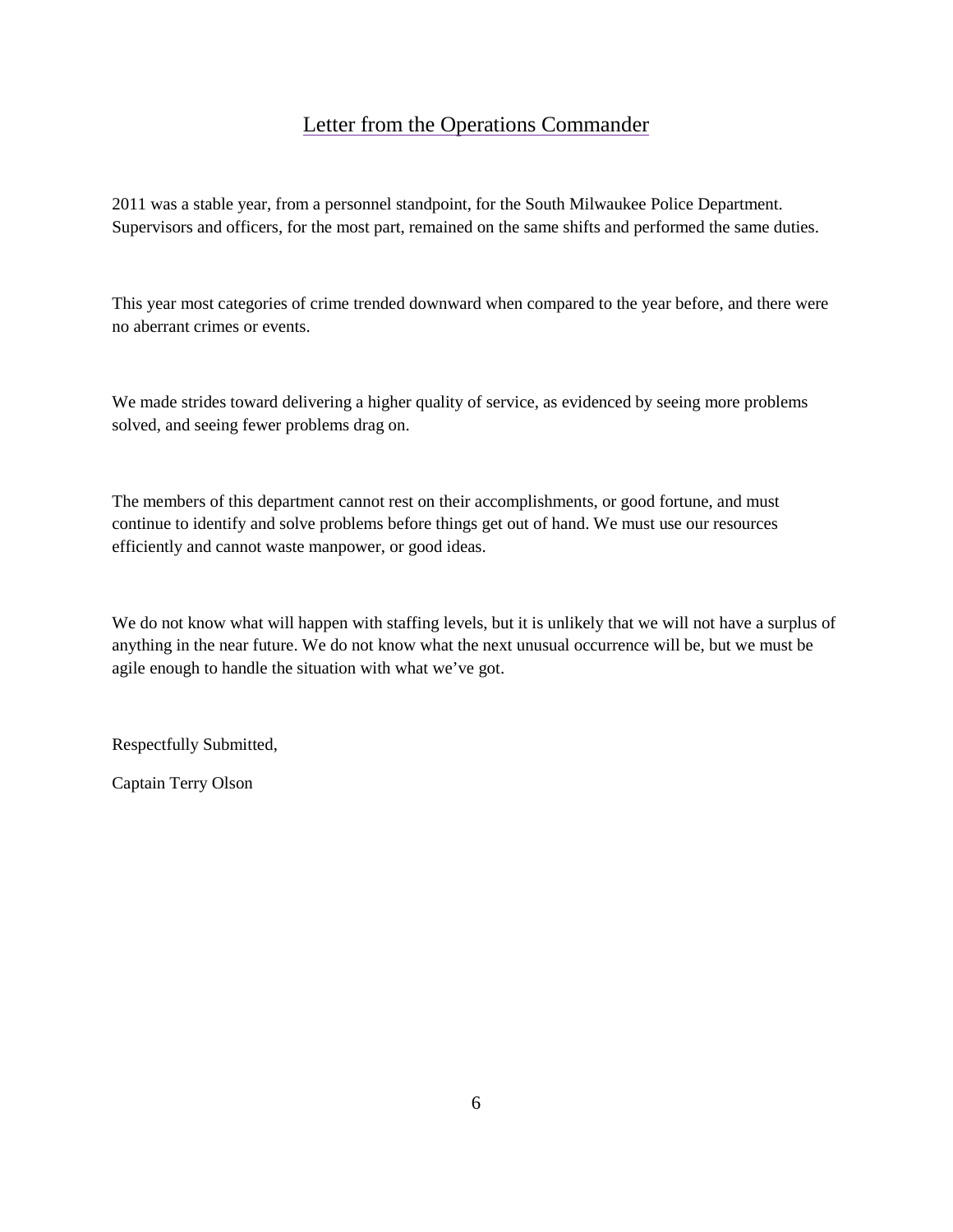# **Law Enforcement Code of Ethics**

*As a Law Enforcement Officer*, my fundamental duty is to serve mankind; to safeguard lives and property; to protect the innocent against deception, the weak against oppression or intimidation, and the peaceful against violence or disorder; and to respect the Constitutional rights of all people to liberty, equality and justice.

*I will* keep my private life unsullied as an example to all; maintain courageous calm in the face of danger, scorn or ridicule; develop self-restraint; and be constantly mindful of the welfare of others. Honest in thought and deed in both my personal and official life; I will be exemplary in obeying the laws of the land and the regulations of my department. Whatever I see or hear of a confidential nature or that is confided to me in my official capacity will be kept ever secret unless revelation is necessary in the performance of my duty.

*I will* never act officiously or permit personal feelings, prejudices, animosities or friendships to influence my decision. With no compromise for crime and relentless prosecution of criminals, I will enforce the laws courteously and appropriately without fear or favor, malice or ill will, never employing unnecessary force or violence and never accepting gratuities.

*I recognize* the badge of my office as a symbol of public faith, and accept it as public trust to be held so long as I am true to the ethics of the police service. I will constantly strive to achieve these objectives and ideals, dedicating myself before God to my chosen profession....

# Law Enforcement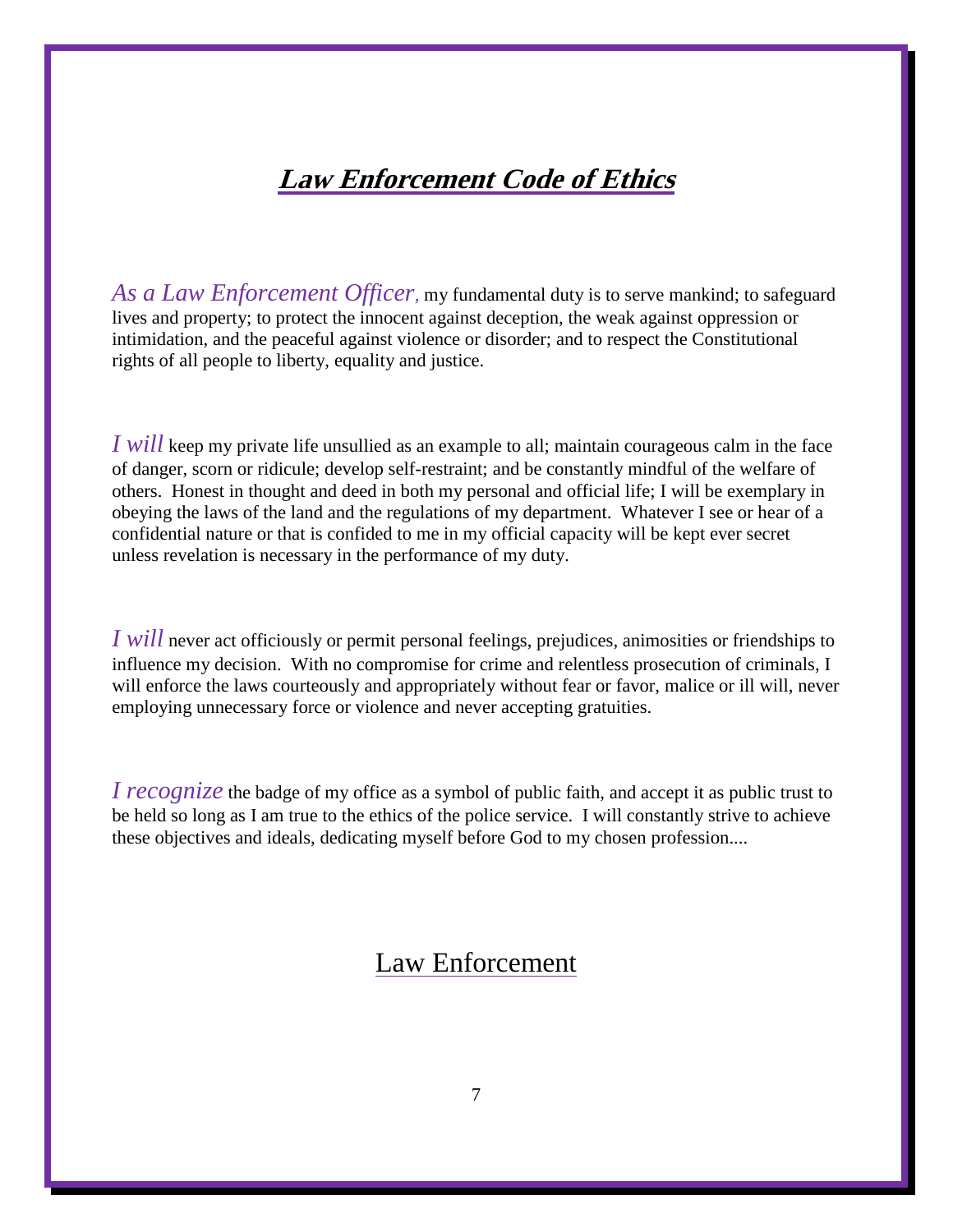# **Roster of Sworn Officers 2011**

| Rank           | <b>Name</b>             | Date of Hire |
|----------------|-------------------------|--------------|
| Chief          | Ann M. Wellens          | 05.22.89     |
| Captain        | Dwight T. Olson         | 11.04.85     |
| Captain        | Jill R. Kallay          | 07.01.94     |
| Lieutenant     | Cary L. Fischer         | 04.16.90     |
| Lieutenant     | Peter P. Jaske          | 09.11.89     |
| Lieutenant     | Chad A. Milow           | 01.29.96     |
| Lieutenant     | Jason J. Walker         | 11.10.03     |
|                |                         |              |
| Investigator   | Jon Rivamonte           | 10.30.06     |
| Investigator   | <b>Steven Hesse</b>     | 09.22.97     |
| Investigator   | Michael Hill            | 09.11.99     |
| Police Officer | <b>Charles Olson</b>    | 09.22.82     |
| Police Officer | Scott Komorowski        | 09.23.83     |
| Police Officer | <b>Steven Streicher</b> | 06.03.85     |
| Police Officer | Darrell Mussatti        | 01.23.86     |
| Police Officer | <b>William Dews</b>     | 01.24.86     |
| Police Officer | <b>Brian Fleming</b>    | 04.16.90     |
| Police Officer | Carol Olson             | 04.11.91     |
| Police Officer | <b>Francis Rotter</b>   | 08.03.92     |
| Police Officer | David Kozlowski         | 06.07.93     |
| Police Officer | David Stratton          | 07.28.95     |
| Police Officer | <b>Edward Hallett</b>   | 07.28.95     |
| Police Officer | Todd Vinohradsky        | 11.09.98     |
| Police Officer | <b>Robert Wentz</b>     | 03.01.99     |
| Police Officer | David Hoeppner          | 08.16.99     |
| Police Officer | James McLean            | 04.03.00     |
| Police Officer | Nathan Siefert          | 09.30.05     |
| Police Officer | Kathryn Klipfel         | 08.28.06     |
| Police Officer | <b>Timothy Lewison</b>  | 08.28.06     |
| Police Officer | Daniel Fournier         | 05.29.07     |
| Police Officer | Kyle Stormoen           | 09.24.07     |
| Police Officer | Craig Perkowski         | 04.28.08     |
| Police Officer | <b>Steven Martin</b>    | 08.20.09     |
| Police Officer | <b>Jared Manthe</b>     | 09.07.10     |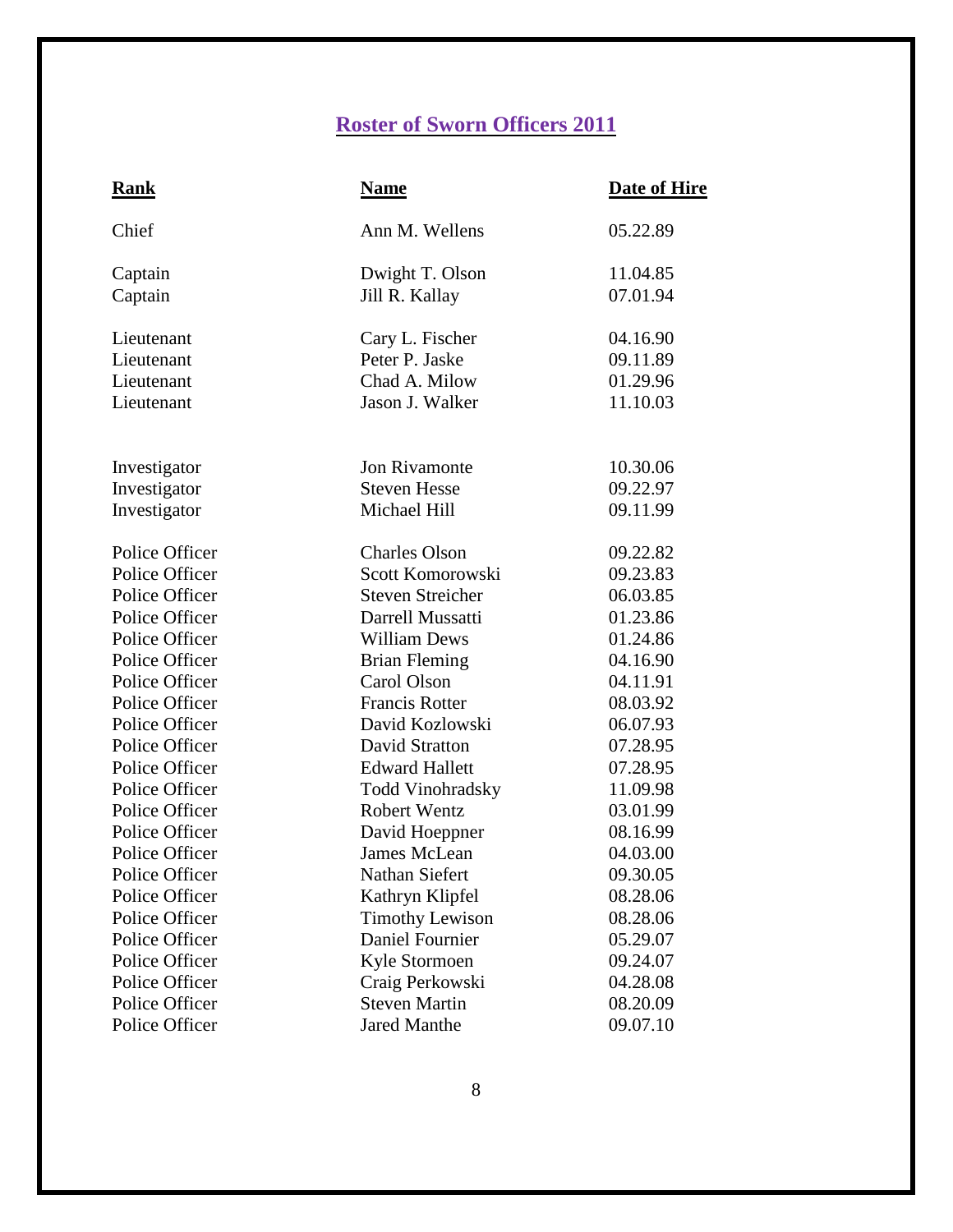# **Officer Assignments**

Chief Ann Wellens Lt. Chad Milow Lt. Jason Walker

Officer Steven Streicher Officer Kyle Stormoen Officer Brian Fleming Officer Steven Martin<br>Officer Carol Olson Officer Jared Manthe Officer Carol Olson Officer David Stratton

#### **School Liaison**

Officer Tim Lewison Officer David Kozlowski

#### **Metro-Drug Unit**

Officer Jon Rivamonte

#### **Community Resource/Crime Prevention**

Inv. Michael Hill

| <b>Promotions:</b>     | None |
|------------------------|------|
| <b>Resignations:</b>   | None |
| <b>Retirements:</b>    | None |
| <b>Military Leave:</b> | None |
| <b>New Hire:</b>       | None |

Lt. Cary Fischer

Officer Robert Wentz Officer James McLean Inv. Steven Hesse Officer Nathan Siefert Officer Kathryn Klipfel Officer Charles Olson Officer Daniel Fournier Officer Darrell Mussatti Officer Craig Perkowski

#### **Day Shift Early Shift Late Shift**

Capt. Dwight Olson Officer Scott Komorowski Capt. Jill Kallay Inv. Michael Hill Officer William Dews Officer Francis Rotter Lt. Peter Jaske Officer Edward Hallett Officer Todd Vinohradsky Officer David Hoeppner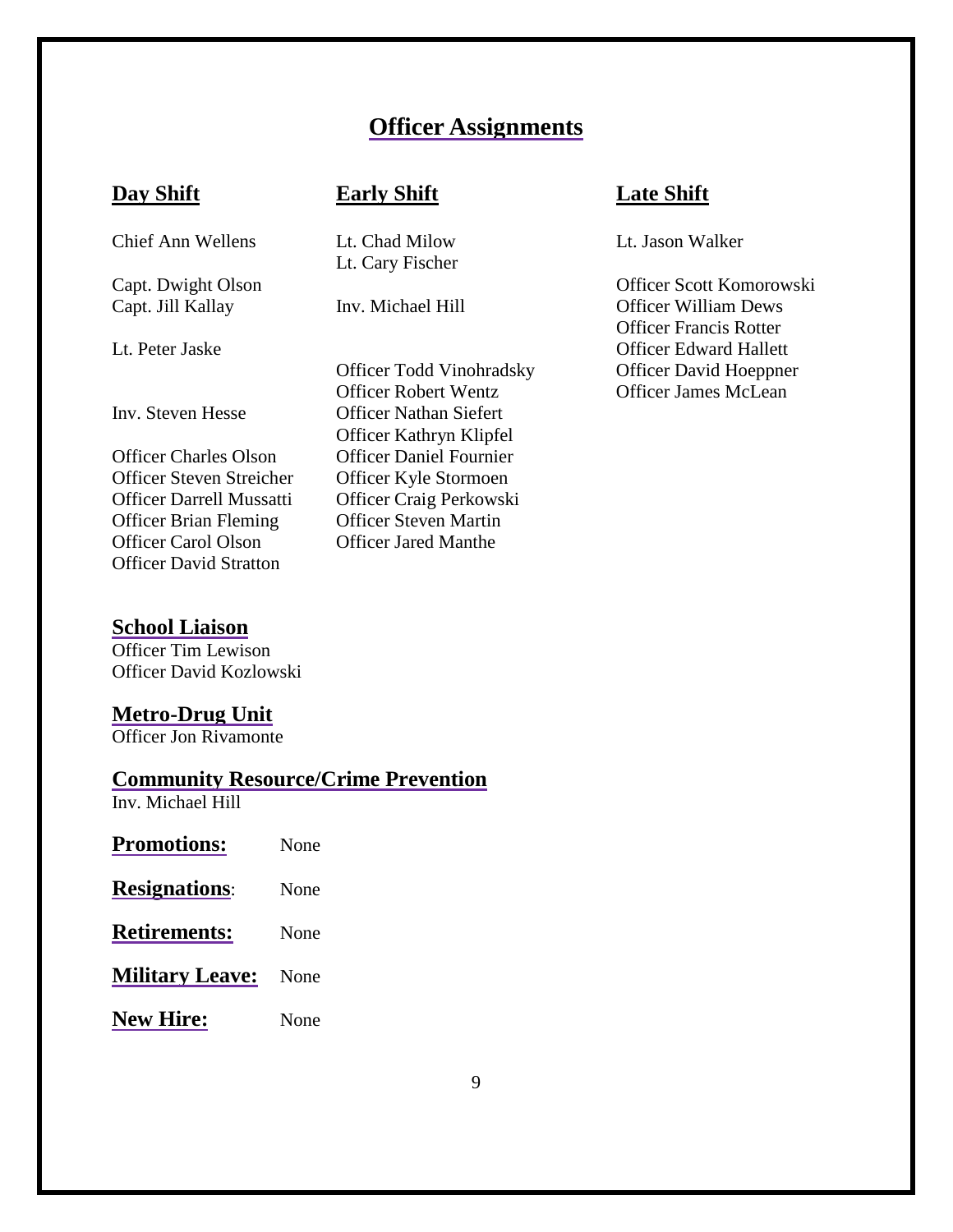# **CIVILIAN STAFF 2012**

#### **Records Section**

Dan Margetta Shannon Leduc Candy Maxim

#### **Public Safety Officers**

Full Time: Mary Horn Karla Immel Yvonne Wozniak Jesse Danek

Part-Time: Roberta Plachinski

Jennifer Guzman-Godoy

#### **Crossing Guards**

| Helga Allen           | <b>Charles Smoot</b> | Anita Rowe         |
|-----------------------|----------------------|--------------------|
| <b>Cameron Rowe</b>   | Geraldine Stritchko  | <b>Betty Allen</b> |
| Melissa Klew-Erickson |                      |                    |

#### **Auxiliary Police**

Justin Anderson Kevin Apfel Kurt Olson<br>
Joseph Bova Evan Olson Peter Smith Joseph Bova<br>
Melvin Schuette Matthew Jaskulski

Donald Hammonds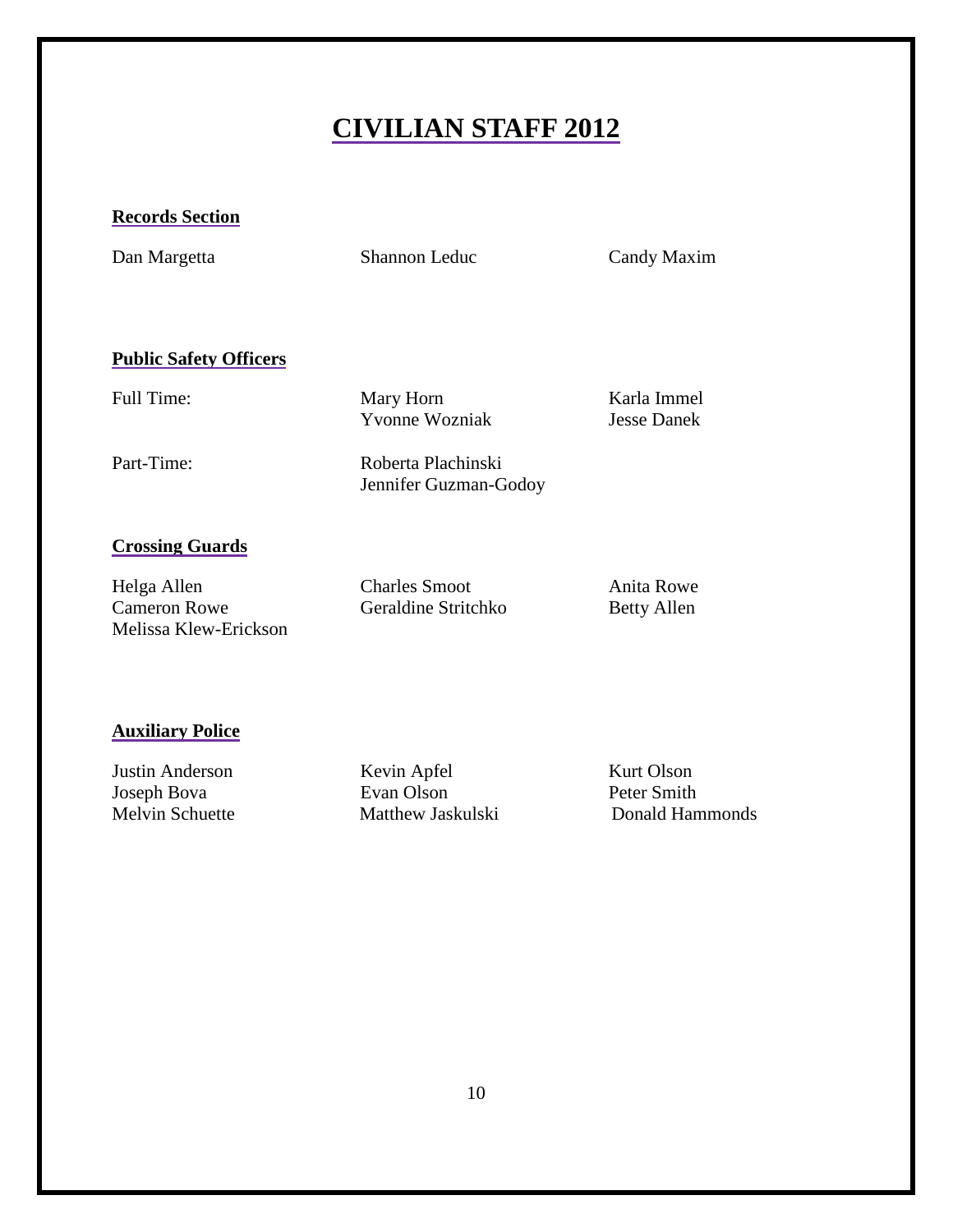# **City of South Milwaukee Officials**

**Mayor** Thomas Zepecki

**Police and Fire Commission**

Donald Schmidt Erick Slamka\* Peggy Clark Richard Cole\* Darrell Francis Patrick Moran

> **Police Chief** Ann Wellens

#### **Common Council**

#### **First Aldermanic District**

 Frank Van Dusen\*\* Craig Maass Mike Karbowski\*\*

**Second Aldermanic District**

Ramon Navarro Patrick Stoner

**Third Aldermanic District**

Lisa Pieper Joe Bukowski **Fourth Aldermanic District**

David Bartoshevich Erik Brooks

#### **ELECTED OFFICIALS**

**Municipal Judge:** William Fenger

**City Attorney:** Joseph Murphy

**City Clerk:** James Shelenske

**City Treasurer:** Karen Skowronski

- Erick Slamka resigned on 3-15-2011 / Richard Cole was appointed on 3-15-2011
- Mike Karbowski was replaced by Frank Van Dusen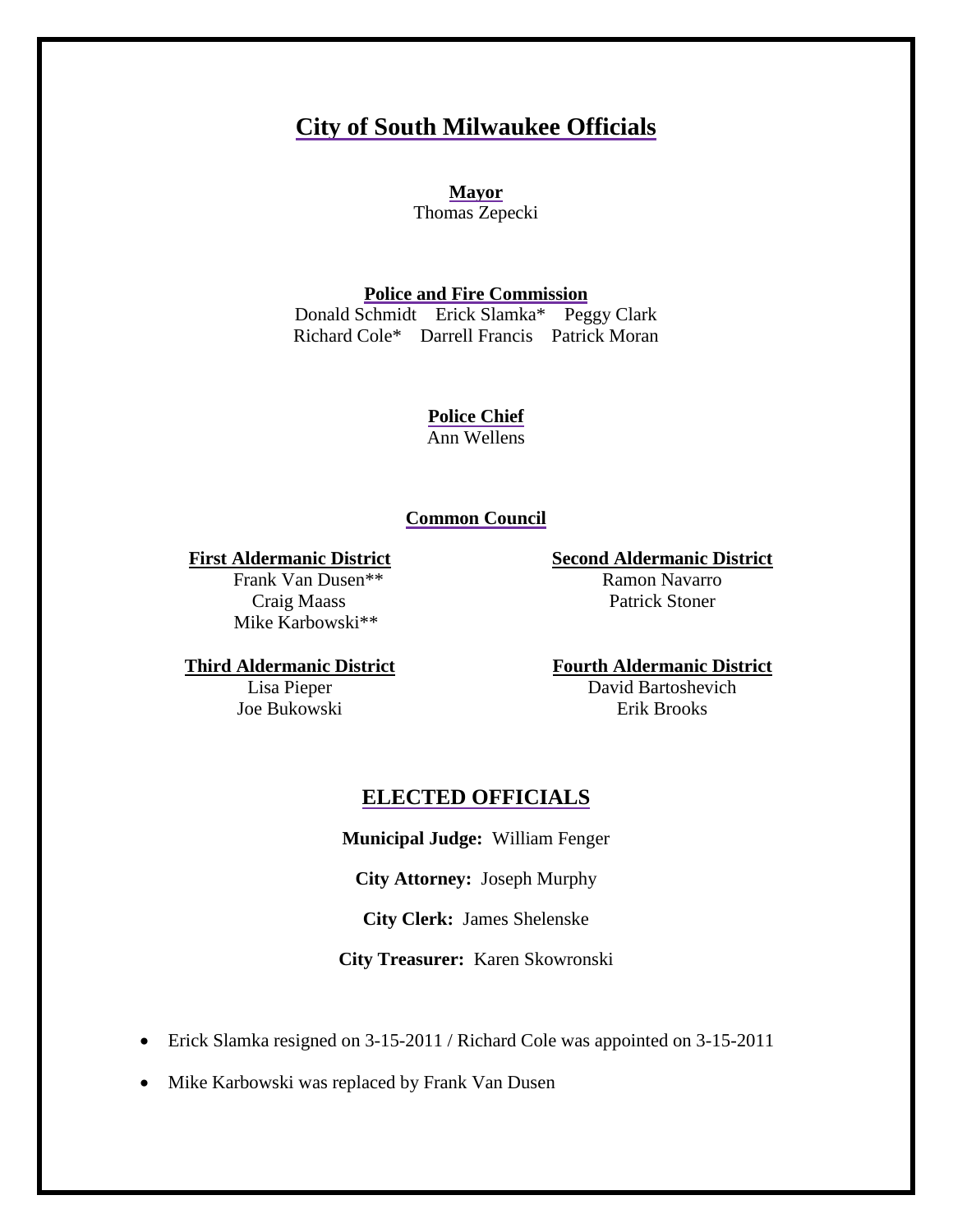# **2012 Budget**

| <b>Items</b>               |                 | 2011        |                          | 2010      |                 | 2009      | Percentage | % Change  |
|----------------------------|-----------------|-------------|--------------------------|-----------|-----------------|-----------|------------|-----------|
| <b>Salaries</b>            |                 | \$2,211,279 | \$                       | 2,151,783 | \$              | 2,103,440 | 50.46%     | 2.76%     |
| Dispatchers                | \$              | 223,518     | \$                       | 261,351   | \$              | 258,067   | 6.13%      | $-14.48%$ |
| Custodial                  | $\overline{\$}$ | 17,350      | $\overline{\mathcal{S}}$ | 17,292    | $\overline{\$}$ | 19,676    | 0.48%      | .34%      |
| <b>Fringe Benefits</b>     | \$              | 1,380,931   | \$                       | 1,308,782 | \$              | 1,200,440 | 30.68%     | 5.51%     |
| Overtime                   | \$              | 145,000     | $\mathcal{S}$            | 140,000   | \$              | 125,500   | 3.28%      | 3.57%     |
| Comp                       | $\overline{\$}$ | 10,750      | \$                       | 13,750    | \$              | 13,750    | 0.32%      | $-21.82%$ |
| <b>Holiday Pay</b>         | \$              | 125,000     | $\mathcal{S}$            | 125,000   | \$              | 125,000   | 2.93%      | 0.00%     |
| <b>Physical Exams</b>      | $\overline{\$}$ | 1,000       | $\mathcal{S}$            | 1,000     | \$              | 1,000     | 0.02%      | $0.00\%$  |
| Training                   | \$              | 14,550      | \$                       | 14,550    | \$              | 14,550    | 0.34%      | 0.00%     |
| Uniforms                   | $\overline{\$}$ | 18,050      | $\mathcal{S}$            | 18,050    | \$              | 18,050    | 0.42%      | 0.00%     |
| Conferences                | $\overline{\$}$ | 1,500       | $\overline{\mathcal{S}}$ | 1,500     | $\mathcal{S}$   | 1,500     | 0.03%      | $0.00\%$  |
| <b>Operating Expenses</b>  | $\overline{\$}$ | 36,995      | $\overline{\mathcal{S}}$ | 36,995    | \$              | 38,495    | 0.87%      | 0.00%     |
| Narcotic Fund              | $\overline{\$}$ | 250         | $\overline{\$}$          | 250       | \$              | 250       | 0.01%      | 0.00%     |
| Private Ambulance          | $\overline{\$}$ | 1,000       | $\overline{\mathcal{S}}$ | 1,000     | \$              | 1,000     | 0.02%      | 0.00%     |
| Dues                       | \$              | 1,200       | $\mathbb{S}$             | 1,200     | \$              | 850       | 0.02%      | 0.00%     |
| Telephones                 | \$              | 31,471      | \$                       | 24,971    | \$              | 15,471    | 0.59%      | 26.03%    |
| <b>Building Fuel</b>       | $\overline{\$}$ | 5,600       | $\mathcal{S}$            | 5,100     | \$              | 5,100     | 0.12%      | 9.80%     |
| <b>Office Maintenance</b>  | \$              | 41,877      | \$                       | 43,877    | \$              | 37,777    | 1.03%      | $-4.56%$  |
| Radio Maintenance          | \$              | 8,300       | \$                       | 7,800     | \$              | 7,800     | 0.18%      | 6.41%     |
| <b>Vehicle Maintenance</b> | \$              | 64,936      | \$                       | 65,436    | \$              | 68,436    | 1.53%      | $-0.76%$  |
| Crossing Guard Exp.        | $\overline{\$}$ | 24,000      | $\overline{\mathcal{S}}$ | 25,836    | $\overline{\$}$ | 25,836    | 0.61%      | $-7.11%$  |
|                            |                 |             |                          |           |                 |           |            |           |
| <b>Operating Budget</b>    |                 | \$4,340,558 | $\mathcal{S}$            | 4,265,523 | \$              | 4,081,998 |            | 1.76%     |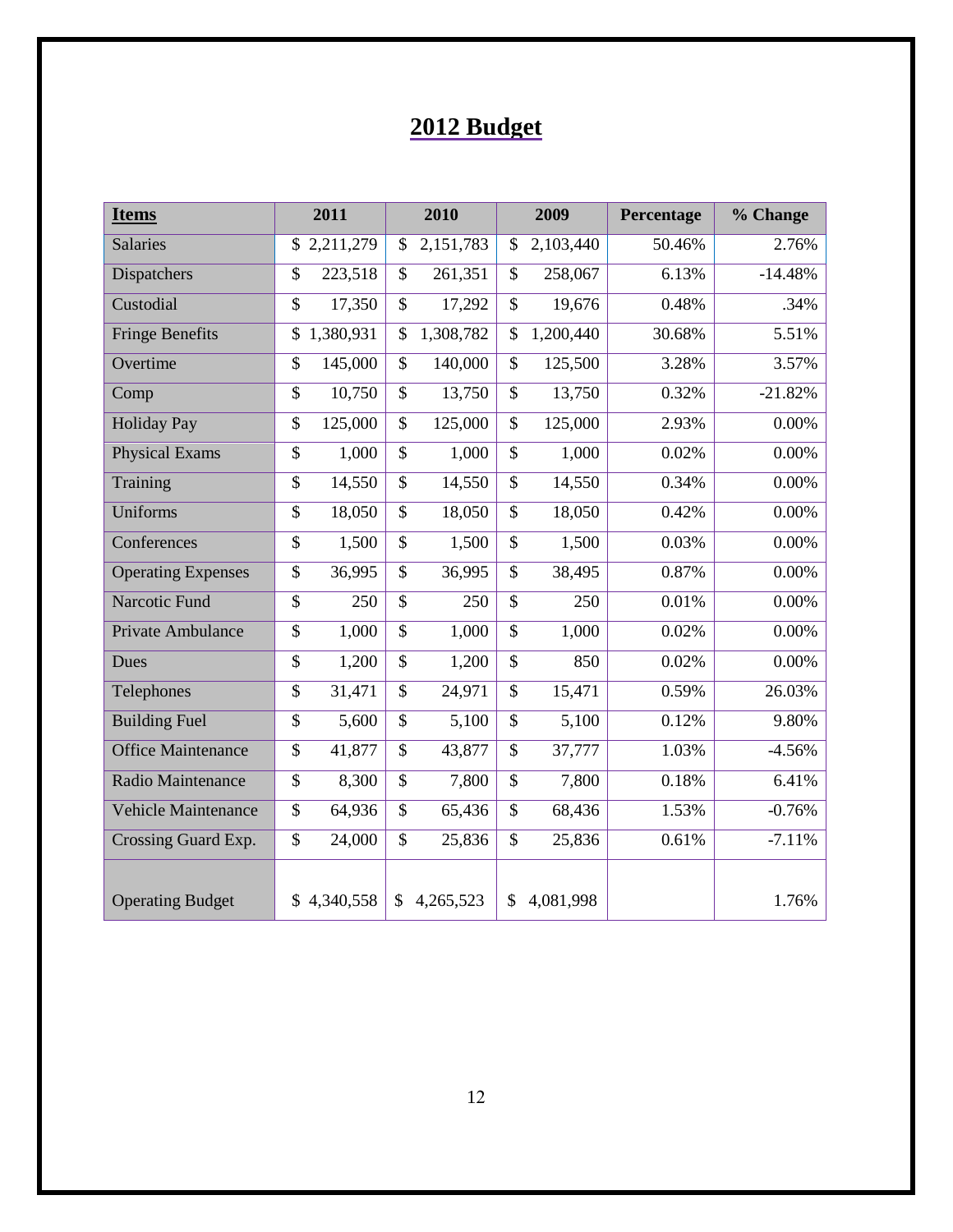# **ASSESSMENTS PAID TO STATE AND COUNTY**

| <b>State</b>                | 2011           | 2010                     | 2009        |
|-----------------------------|----------------|--------------------------|-------------|
| <b>Penalty Assessments</b>  | \$45,163.57    | \$50,766.52              | \$53,249.63 |
| <b>State Costs</b>          | \$<br>8,565.00 | $\mathbb{S}$<br>9,820.00 | \$10,990.00 |
| <b>OWI</b> Surcharge        | \$14,079.68    | \$17,874.12              | \$15,298.92 |
| Drug Assessment             | \$21,049.00    | \$22,281.00              | \$18,896.00 |
| <b>Total</b>                | \$88,857.25    | \$100,741.64             | \$98,434.55 |
| <b>County</b>               |                |                          |             |
| Jail Fees                   | \$17,120.00    | \$19,640.00              | \$21,970.00 |
| <b>OWI/County Surcharge</b> | \$20,950.32    | \$26,930.88              | \$23,201.08 |
| <b>Total</b>                | \$38,070.32    | \$46,570.88              | \$45,171.08 |

# **REVENUE COLLECTED**

|                               | 2011         | 2010            | 2009          |
|-------------------------------|--------------|-----------------|---------------|
| <b>Parking Citations</b>      | \$110,570.00 | \$<br>97,619.95 | \$116,080.25  |
| <b>Traffic Citations</b>      | \$226,255.15 | \$256,671.23    | \$269,789.40  |
| <b>Non-Traffic Citations</b>  | \$108,068.86 | \$120,096.48    | \$134,771.58  |
| <b>Restitution</b>            | \$           | \$              | \$            |
|                               | 4,774.77     | 1,234.19        | 1,656.59      |
| <b>Bicycle Licenses</b>       | \$           | $\mathcal{S}$   | \$            |
|                               | 162.00       | 210.00          | 247.00        |
| <b>Lot Permits</b>            | \$           | $\mathcal{S}$   | \$            |
|                               | 130.00       | 297.00          | 749.00        |
| <b>Winter Parking Permits</b> | \$           | \$              | \$            |
|                               | 67,723.00    | 64,129.00       | 57,570.00     |
| <b>Bail Bond</b>              | \$           | \$              | \$            |
|                               | 8,863.50     | 18,475.41       | 12,144.20     |
| <b>Deferred Payments</b>      | \$119,127.31 | \$117,745.81    | \$125,123.92  |
| <b>Paper Service</b>          | \$           | $\mathcal{S}$   | \$            |
|                               | 1,090.00     | 1,229.00        | 1,290.00      |
| <b>Bail Fees</b>              | \$           | \$              | \$            |
|                               | 659.99       | 1,191.64        | 849.49        |
| <b>Copy Fees</b>              | \$           | \$              | \$            |
|                               | 1,640.76     | 1,382.07        | 1,738.14      |
| <b>Re-Open Fees</b>           | \$           | \$              | \$            |
|                               | 1,550.00     | 1,500.00        | 1,775.00      |
| <b>Total Cash Collected</b>   | \$650,615.34 | \$681,781.78    | \$723,784.567 |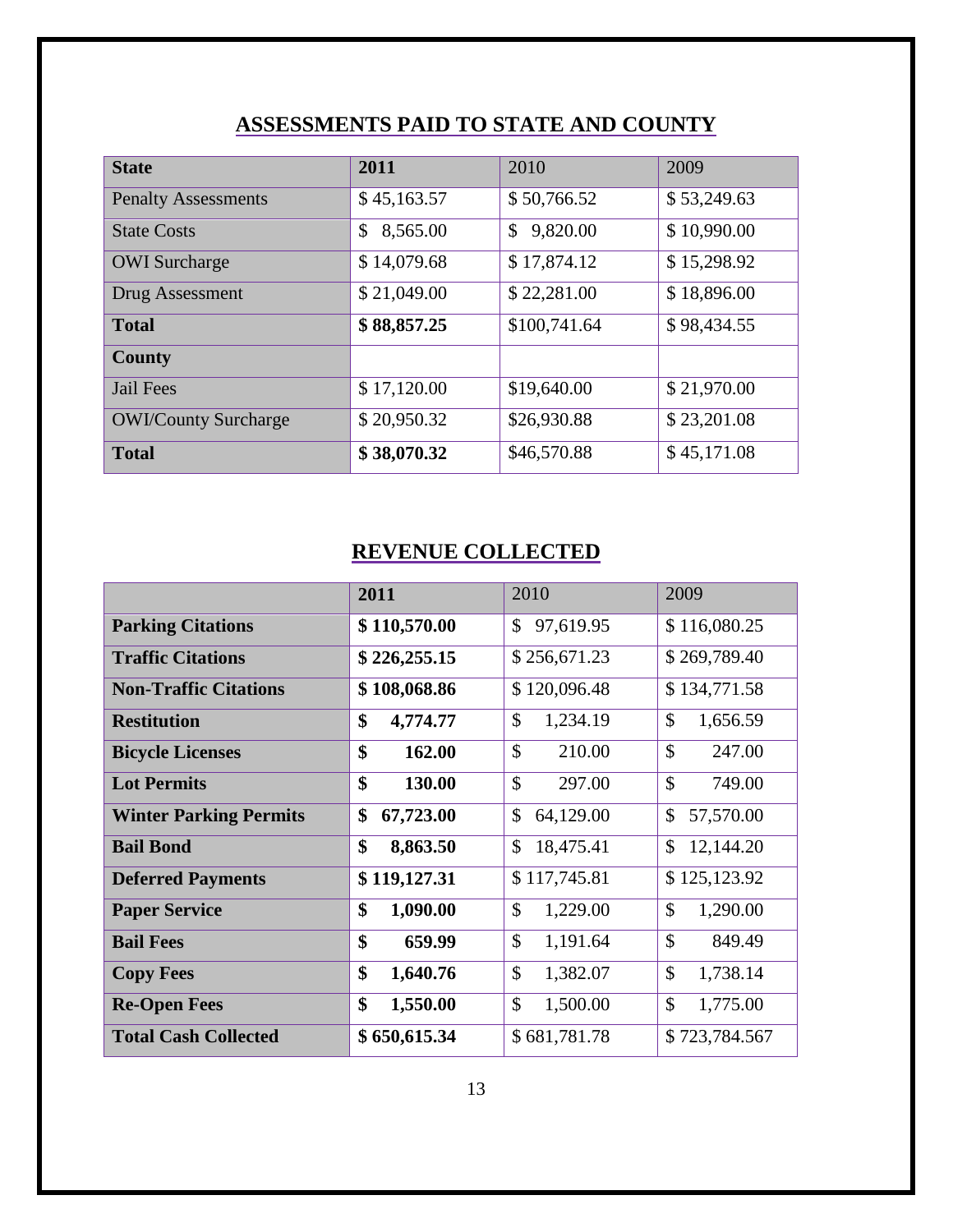#### **SMPD SPECIAL SERVICES**

#### **DARE**

In the 2011-2012 school year, Officers Tim Lewison and David Kozlowski were the Juvenile Officers and DARE Officers for the South Milwaukee Police Department.

Officer Lewison is a 5 year veteran of SMPD. He became a Juvenile Officer in 2011, and is primarily assigned to the Middle School. In the Middle School, Officer Lewison serves as a police officer and a resource for students. Officer Lewison also teaches DARE at two public elementary schools and one parochial school.

Officer Kozlowski is a 19 year veteran of SMPD, and is in his 5th and final year, of being a Juvenile Officer. He is assigned to the High School, and works closely with administration, handling any police matters. Officer Kozlowski is also a resource for faculty and students. He teaches DARE at two public elementary schools.

SMPD records show that the South Milwaukee Police Department made arrests/incident reports for approximately **95** incidents at the High School in 2011 and **37** incidents at the Middle School. These incidents include truancy, disorderly conduct, thefts and drug offenses.

Officers Tim Lewison and David Kozlowski

#### **BASICS OF SAFE BICYCLING PROGRAM**

During the months of May and June, Officers Mick Olson, Scott Komorowski and Jay Rotter presented the state approved bicycle safety curriculum to over **380** third graders from the South Milwaukee public and parochial schools. "Basics of Safe Bicycling" is a program in which students receive several short lessons on bicycle safety during their gym class. During this time the students actually ride the bicycles through several exercises designed to re-enforce the basic lessons taught in the classroom.

The program emphasizes basic safety techniques as well as helmet usage. The students enjoy a day of bicycle riding, and the teachers use this special event to integrate bicycle safety into their daily curriculum. Students write essays on what they have learned as well as participate in other activities to reinforce the safety theme.

We would like to acknowledge the business sponsors of this program: McDonalds, MetalCut and ACE Hardware. This program is possible through their continued generous support.

Officers Mick Olson, Scott Komorowski and Jay Rotter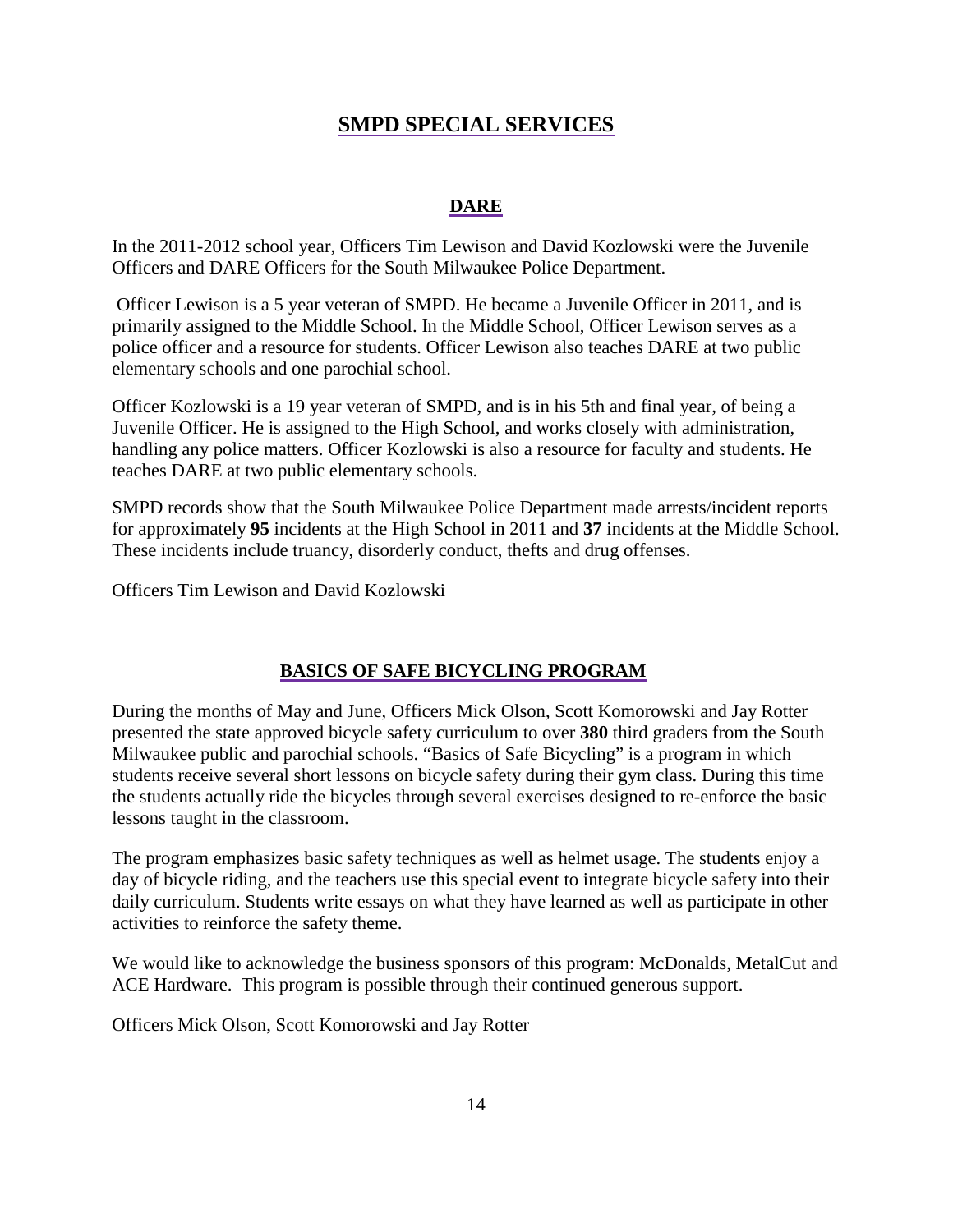#### **Dayshift**

The dayshift patrol personnel listed below has a combined 188 years of police service with the SMPD.

Members of the dayshift patrol include:

| Capt. Terry Olson         | <b>Dayshift Operations Commander</b> |
|---------------------------|--------------------------------------|
| Lt. Peter Jaske           | Dayshift Patrol Supervisor           |
| P.O. Mick Olson           | Patrol Officer                       |
| P.O. Steve Streicher -    | Patrol Officer                       |
| P.O. Darrell Mussatti -   | Patrol Officer                       |
| P.O. Brian Fleming        | Patrol Officer                       |
| P.O. Carol Olson          | Patrol Officer                       |
| <b>P.O.</b> Dave Stratton | Patrol Officer                       |

The primary responsibilities of the dayshift patrol are to respond to various calls for service and maintaining consistent enforcement of traffic and criminal laws. Additional duties for these officers are performing directed patrols at the beginning and end of school days at the various schools throughout the city. This crime prevention technique enables officers to be more visible around the beginning of the school day and at dismissal times to prevent school violence in and around the schools, loitering, vandalism, and suspicious persons from approaching students. Dayshift is also responsible for bringing cases down to the Milwaukee County District Attorney's Office, meeting with the Milwaukee County Community Prosecutor at the SMPD to go over state cases, and as a liaison with Probation & Parole which holds office hours several days a week at the SMPD.

Respectfully Submitted,

Lt. Jaske

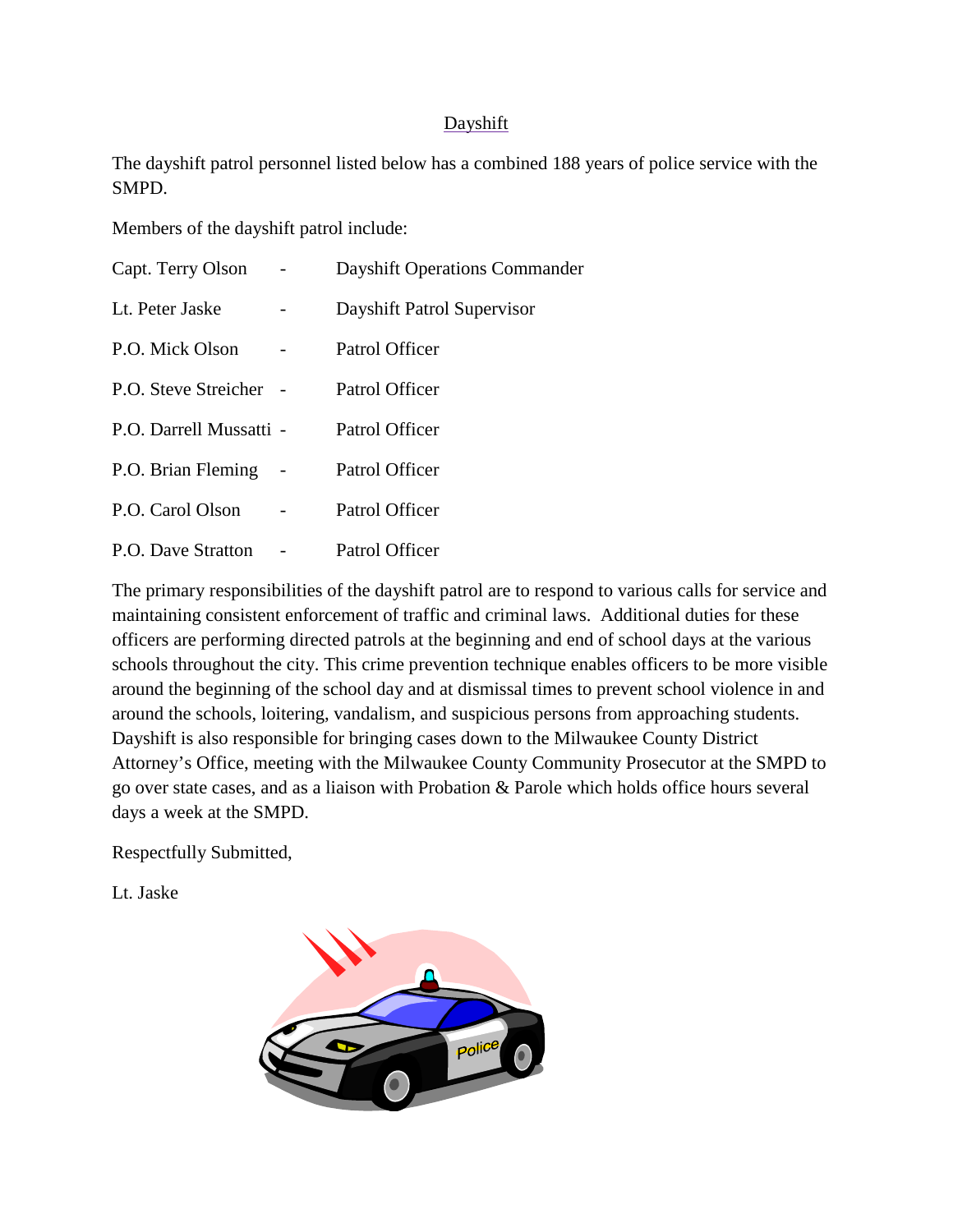#### Early (2nd) Shift

The South Milwaukee Police Department Early Shift patrol operates from 3:40pm to 12:00am. In 2011, the Early Shift again saw the highest numbers of calls for service, arrests, and citations issued. Enforcement goals include traffic enforcement, park patrols, alley patrols, tavern checks, open business checks, attempts to pick up wanted subjects, and citizen calls for service.

Members of the Early Shift and their collateral assignments are as follows:

| Mike Hill:            | Moved from Patrol to the Investigations Bureau – Early Shift.                                                                                |
|-----------------------|----------------------------------------------------------------------------------------------------------------------------------------------|
| Todd Vinohradsky:     | Senior Patrol, Field Training Officer, Firearms Instructor, Range Master,<br>Shotgun Armorer, Entry Team                                     |
| <b>Robert Wentz</b>   | Moved from Investigations Bureau to Patrol – Early Shift.<br>CVSA Operator, Intoximeter Operator, Arson Investigator, Evidence<br>Technician |
| Nathan Siefert:       | Patrol, Crisis Intervention Team, Intoximeter Operator                                                                                       |
| Kathryn Klipfel:      | Patrol, Sensitive Crimes Investigations, Intoximeter Operator                                                                                |
| Dan Fournier:         | Patrol, Intoximeter Operator, NarcoPouch Instructor, Spike Strip<br>Instructor                                                               |
| Kyle Stormoen:        | Patrol, Arson Investigator, Intoximeter Operator                                                                                             |
| Craig Perkowski:      | Patrol, Intoximeter Operator, Drug Investigations                                                                                            |
| <b>Steven Martin:</b> | Patrol, Sensitive Crimes Investigations, Car Seat Technician                                                                                 |
| Jared Manthe:         | Patrol                                                                                                                                       |

The Early Shift is the youngest, most inexperienced shift at SMPD. Half of the shift's officers have less than 5 years experience. Due to the high frequency of calls for service, our young officers get a quick orientation to their job. Fortunately, the senior officers on the shift are able to help them along in their development, both tactically and in personal relations.

I encourage the citizens of South Milwaukee to stay vigilant of their community and what goes on within it, so that we can keep our city as safe as possible. As Police Officers, working for you, we will do our best to also stay observant and proactive in our efforts to keep our city safe. Thank you.

Respectfully Submitted,

Lieutenant Chad Milow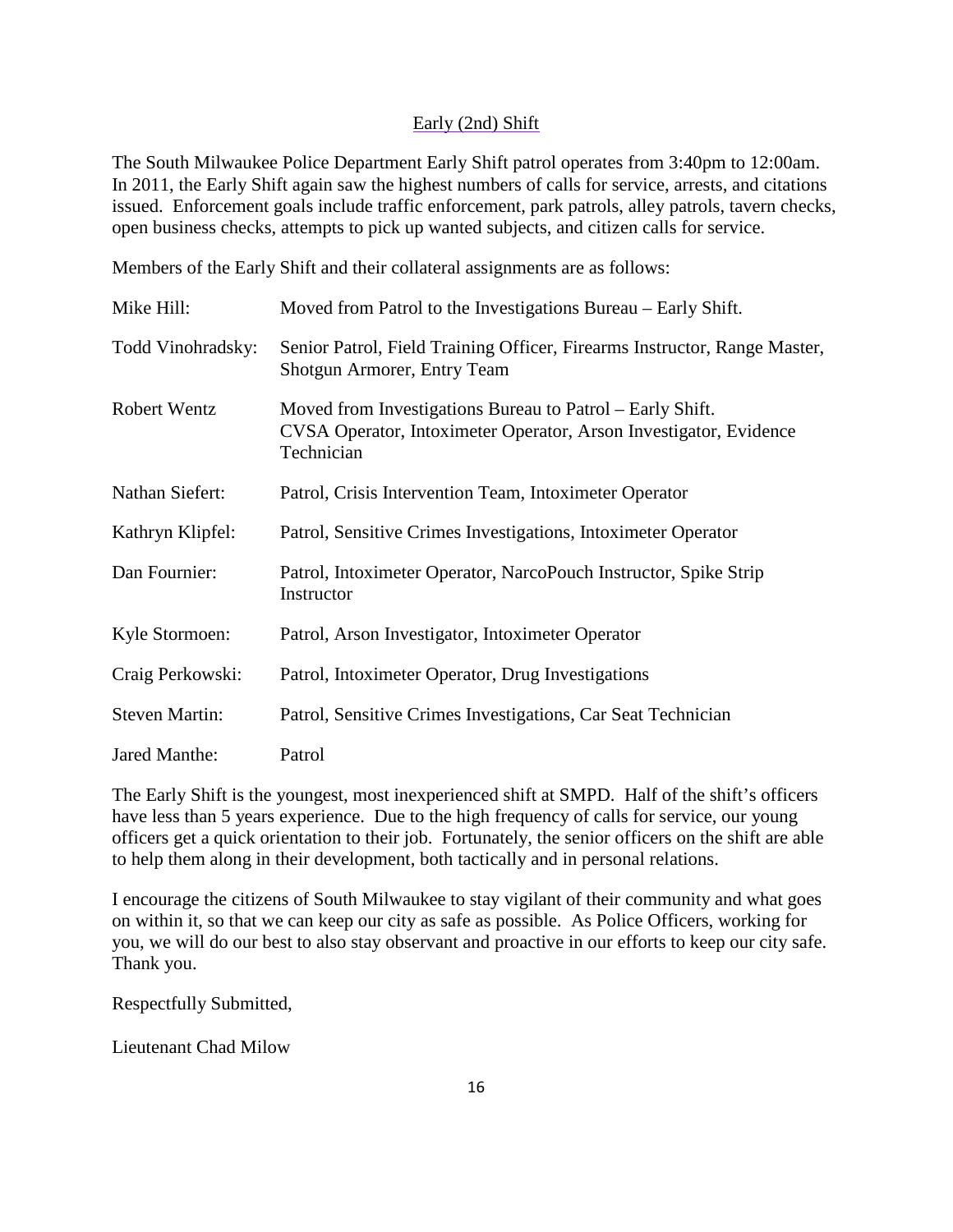#### **Late (3rd) Shift**

Serving the citizens of South Milwaukee on the late shift, 11:40pm to 08:00am, are:

Officer Scott Komorowski Officer William Dews Officer Jay Rotter Officer Edward Hallett Officer David Hoeppner Officer Kathryn Klipfel Officer James McLean

We deal primarily with noise complaints, disorderly persons, domestic violence, burglaries, OWI's and winter parking enforcement. There are many years of experience on our shift, and we are glad to help you with the problems you may be having.

Partway through the year we had a personnel change with Officer McLean taking Officer Klipfel's position. Officer McLean was serving as a Juvenile Officer at the high school before joining our shift. His experience is a welcomed addition to our shift, particularly when we have contact with those same kids he knew in the schools. Welcome Officer McLean and thank you Officer Klipfel.

We appreciate calls from concerned citizens who may see something that may not look quite right to them. With so many good hiding places in the dark of the night for those who like to cause problems, it is nice to have other sets of eyes on our side. Even though our officers do security checks of businesses and residences, as well as patrol the streets, we cannot be in all places at once and see everything. Calls from you have led to arrests in most of the above areas.

Thank you for your support in 2011.

Respectfully submitted,

Lieutenant Jason Walker

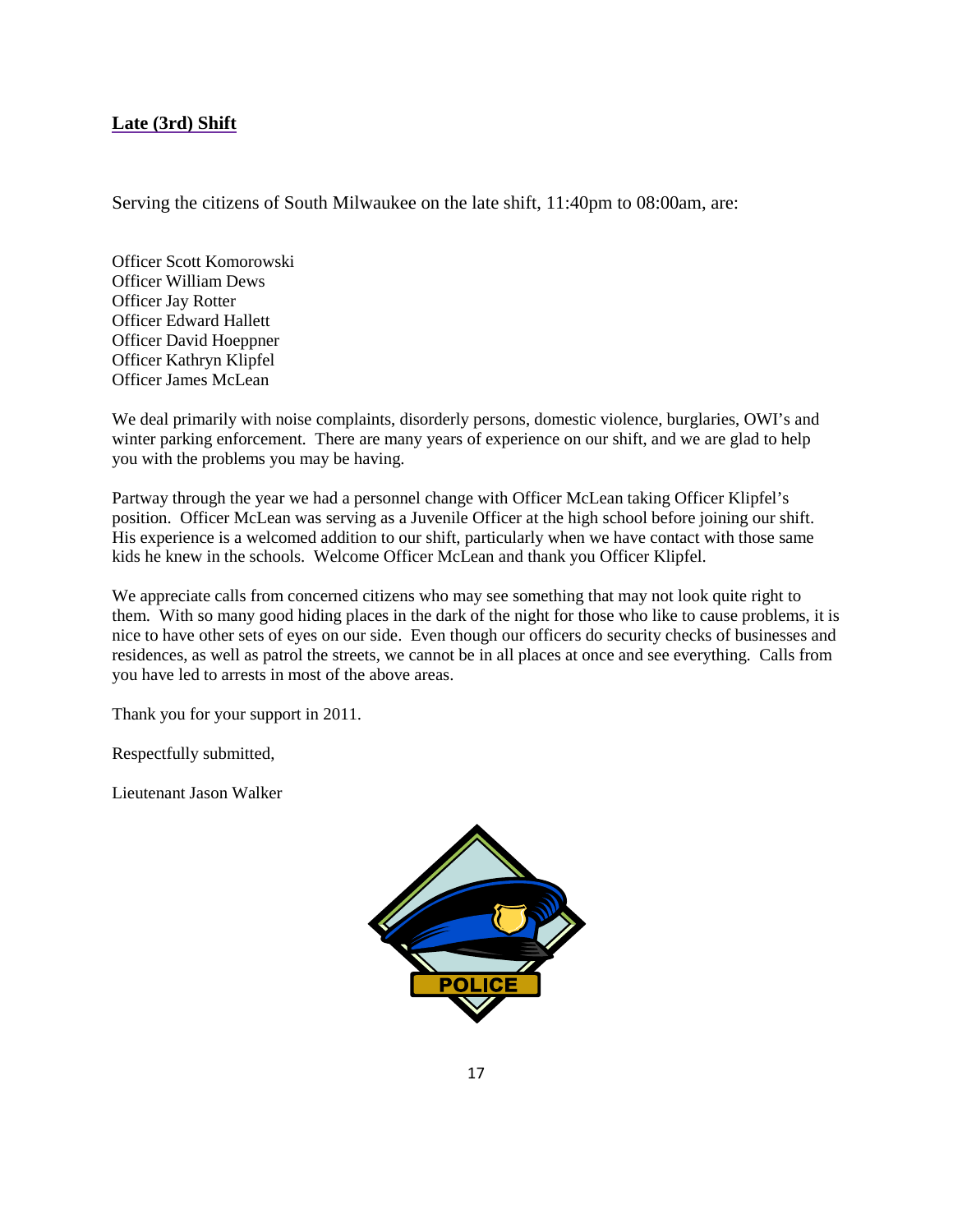#### **Investigations Section**

#### Dear Citizens,

It is my pleasure to continue to serve the city as the supervisor of our Investigations Section. The investigations section of the South Milwaukee Police Department consists of the following personnel:

The investigations section has two investigators assigned to conduct general investigations. Investigator Steven Hesse, assigned to the dayshift and Investigator Michael Hill who is assigned to second shift. The general investigators conduct a broad array of mostly felony cases such as theft, forgery, and burglary, to violent crimes like robbery, sexual assault, and homicide. The general investigators are also charged with conducting pre-employment background investigations for our sworn and non-sworn personnel when they are hired.

The investigations section has two Police School Liaison/Juvenile Officers, Officer David Kozlowski, who works primarily at the high school, and Officer Timothy Lewison, who works primarily at the middle school. These officers spend most of their work days in the schools during regular school days. They also conduct a number of investigations into neglect, as well as cases involving the physical and sexual abuse of children.

We also have an investigator assigned, full-time, to the Milwaukee Metropolitan Drug Enforcement Group, a multi-jurisdictional task force charged with conducting major level drug investigations. The officer assigned to this unit and other members of the unit will frequently assist the South Milwaukee Police Department with investigations both in and outside of our city. Drug abuse is so deeply entwined with all other types of crime, every officer in the investigations section will work on drug related cases throughout.

All assignments to investigations positions are temporary per the labor agreement with the officers. 2011 saw Michael Hill replace Robert Wentz as an investigator and Timothy Lewison replace Officer James Mclean as a Juvenile Officer.

Thank you,

Lt. Fischer

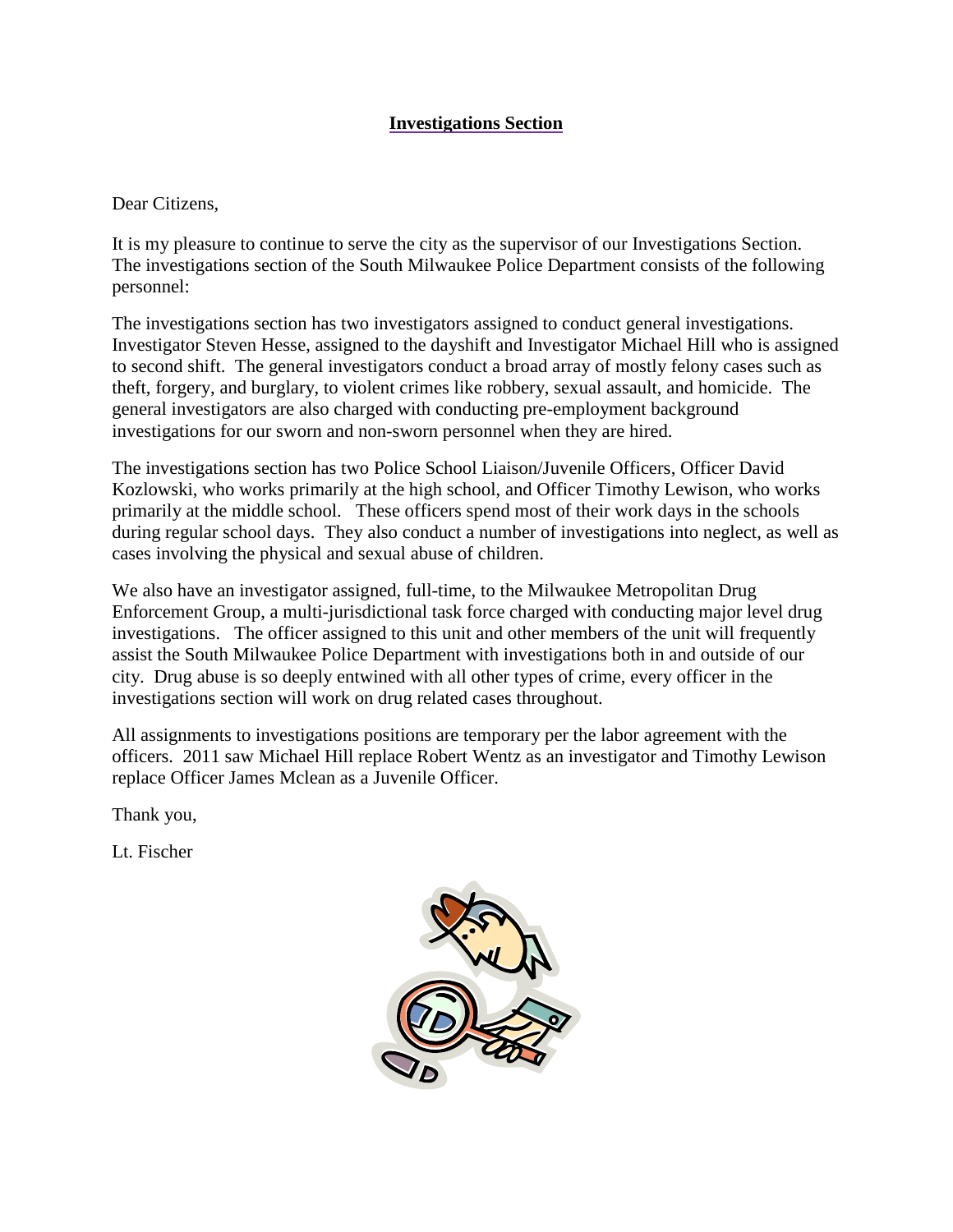# **Five Year Trends**

In 2011, South Milwaukee experienced a decrease in property crimes. Violent crime reports remained the same. Property crime decreases are due to the decrease in all types of property crimes, especially burglary.

| <b>OFFENSE</b>             | 2008           | 2009           | 2010           | 2011           | 2012           |
|----------------------------|----------------|----------------|----------------|----------------|----------------|
| <b>VIOLENT CRIME</b>       | 59             | 22             | 27             | 16             | 16             |
| Murder                     | $\overline{0}$ | $\overline{0}$ | $\overline{0}$ | $\overline{2}$ | $\overline{0}$ |
| Rape                       | 18             | $\overline{4}$ | $\overline{5}$ | $\overline{3}$ | $\overline{5}$ |
| Robbery                    | 18             | 12             | 19             | 10             | $\overline{7}$ |
| <b>Aggravated Battery</b>  | 23             | 6              | $\overline{3}$ | $\mathbf{1}$   | $\overline{4}$ |
| PROPERTY CRIME             | 510            | 478            | 501            | 595            | 513            |
| <b>Burglary</b>            | 74             | 72             | 96             | 119            | 77             |
| Theft                      | 401            | 406            | 383            | 434            | 410            |
| <b>Motor Vehicle Theft</b> | 34             | 32             | 21             | 34             | 25             |
| Arson                      | $\mathbf{1}$   | $\overline{3}$ | $\mathbf{1}$   | 8              | $\mathbf{1}$   |
| <b>TOTAL</b>               | 569            | 500            | 528            | 611            | 529            |

# **Clearance Rates**

|                        | 2008      | 2008      | 2010      | 2011      | 2012      |
|------------------------|-----------|-----------|-----------|-----------|-----------|
| Clearance Rate         | 18.1%     | 24.1%     | 17.8%     | 34.4%     | 36.9%     |
| <b>Stolen Property</b> | \$476,922 | \$454,125 | \$486,799 | \$614,396 | \$375,172 |

# **Adult and Juvenile Arrests**

| Offender | 2008 | 2009 | 2010 | 2011        | 2012       |
|----------|------|------|------|-------------|------------|
| Adult    | 1311 | 921  | 759  | 929         | 504        |
| Juvenile | 418  | 258  | 334  | าวา<br>، پ∠ | $\sim$ 1 1 |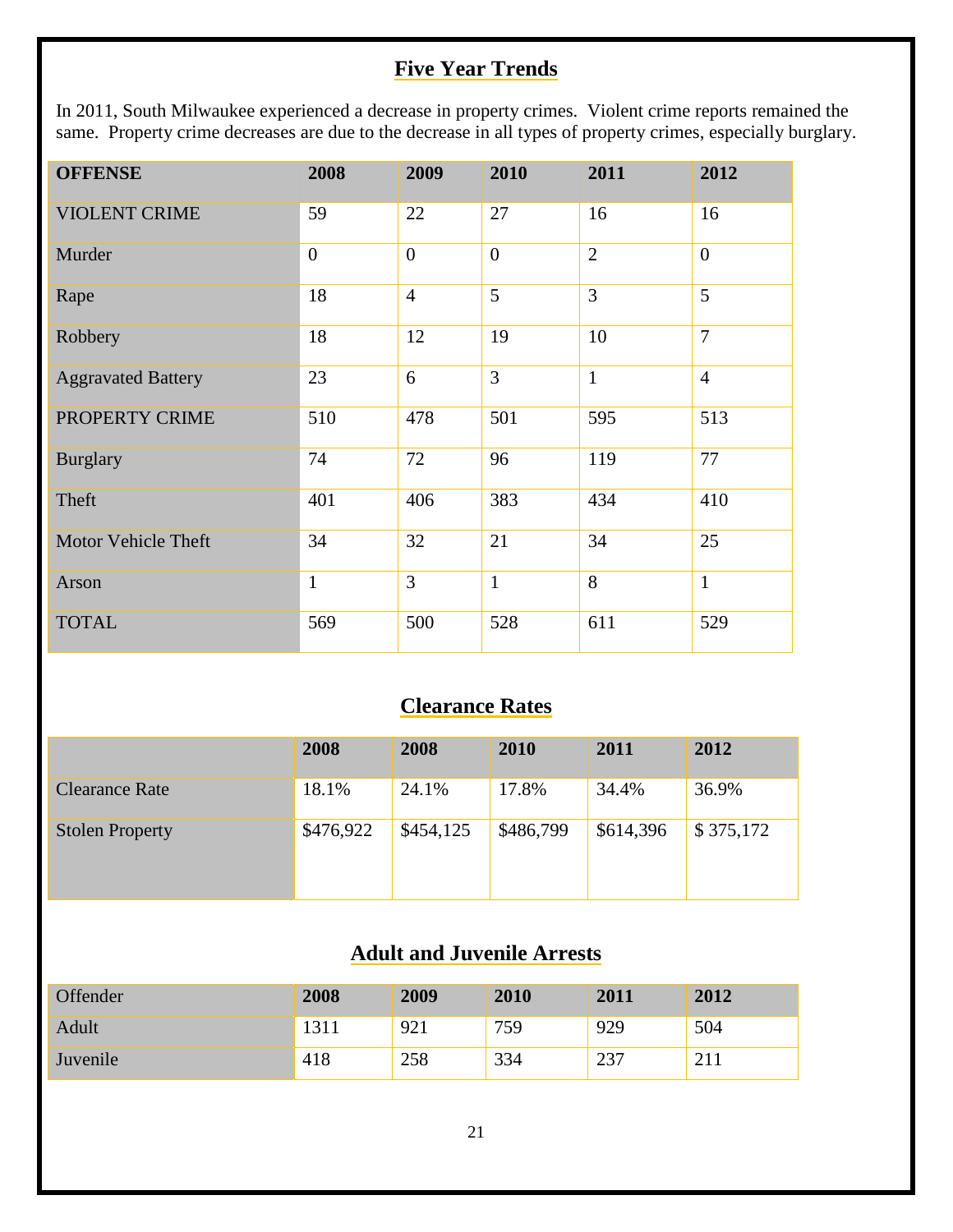## **SMPD Jail Records - 3** Y**ear Trend**

|                        | 2009 | 2010 | 2011 |
|------------------------|------|------|------|
| DUI 12 hour hold       | 23   | 12   | 13   |
| Hold for Municipal     | 29   | 33   | 12   |
| <b>Hold for State</b>  | 215  | 150  | 140  |
| <b>Warrant Arrests</b> | 128  | 114  | 87   |
| Total held in jail     | 395  | 309  | 252  |

During 2011, the total number of people held in the lockup decreased from 309 to 252. Of these detentions, 190 were males and 62 were females.

Not all people arrested are placed in the Municipal lockup. Some are immediately transported to the Criminal Justice Facility or turned over to another agency. Those that are held may also be released on their own recognizance, held for a 12 hour municipal OWI charge, or released after bond is posted for a municipal commitment or warrant.

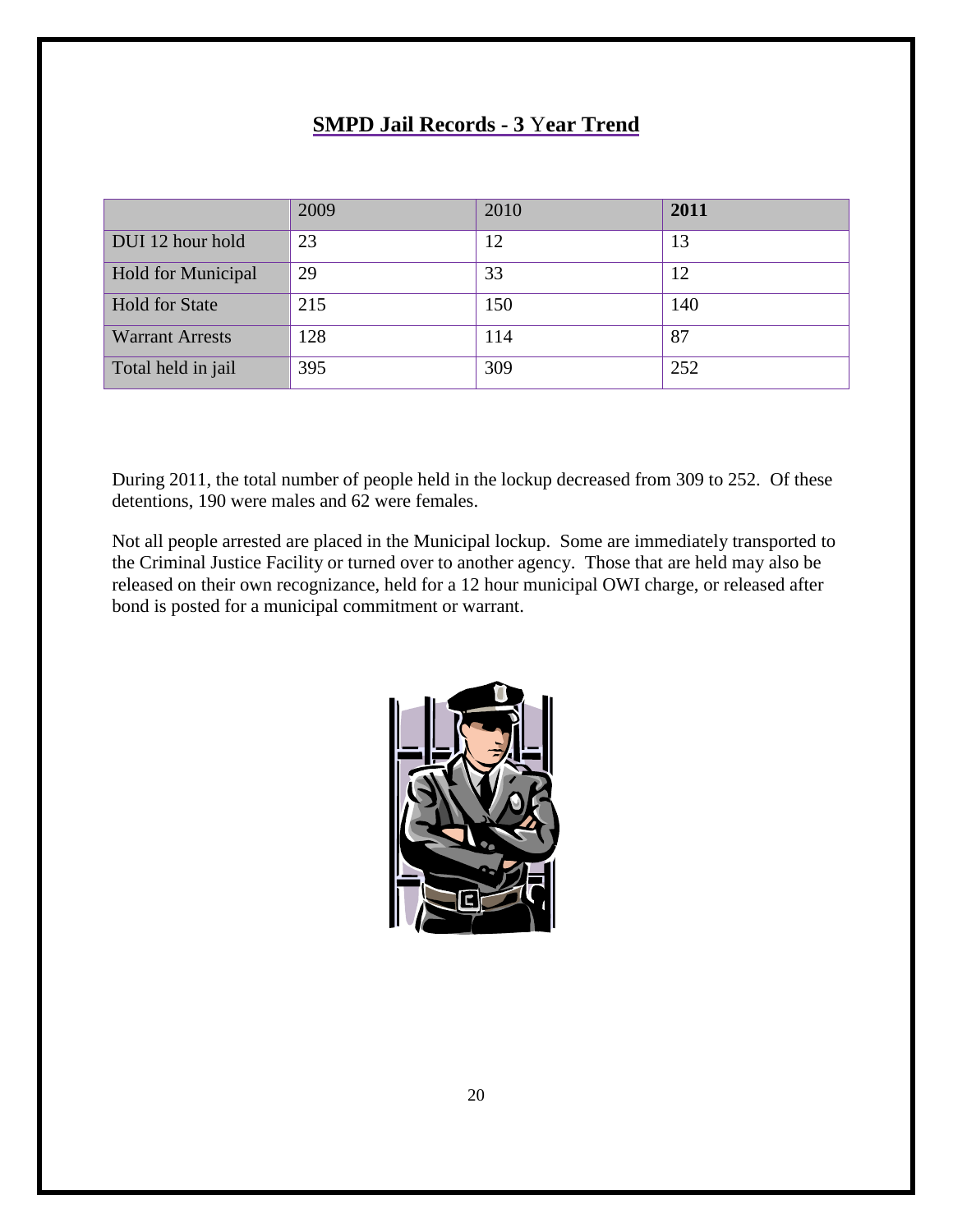# **2011 Burglaries and Thefts**

There were 77 burglaries in 2011 compared to 119 burglaries in 2010. The average amount taken in a burglary decreased from \$1,885 in 2010 to \$1,259 in 2011. The total amount taken in burglaries decreased from \$224,380 in 2010 to \$96,922 in 2011.

| <b>Type of Target</b>   | Time of Day         | Number | <b>Amount Stolen</b> | <b>Average Amount</b> |
|-------------------------|---------------------|--------|----------------------|-----------------------|
|                         |                     |        |                      |                       |
|                         |                     |        |                      |                       |
| Residential             | Nighttime (6pm-6am) | 21     | \$45,876             | \$2,184.57            |
|                         |                     |        |                      |                       |
|                         |                     | 39     | \$37,324             | 957.02<br>\$          |
|                         | Daytime (6am-6pm)   |        |                      |                       |
|                         |                     |        |                      |                       |
|                         |                     |        |                      |                       |
|                         |                     |        |                      |                       |
| Non-Residential         | Nighttime           | 12     | \$12,529             | \$1,044.08            |
|                         |                     |        |                      |                       |
|                         |                     |        |                      |                       |
|                         | Daytime             | 5      | \$1,193              | 238.60<br>\$          |
|                         |                     |        |                      |                       |
|                         |                     |        |                      |                       |
| <b>Total Burglaries</b> |                     | 77     | \$224,380            | \$1,258.73            |
|                         |                     |        |                      |                       |
|                         |                     |        |                      |                       |

#### **Burglaries**

There were 410 reported thefts in South Milwaukee in 2011 compared with 434 reported thefts in 2010. The average amount taken in 2011 decreased to \$315 from \$576 in 2010. The total dollar loss in 2011 decreased to \$129,184 from \$249,909 in 2010.

| Type of Theft              | <b>Number Reported</b> | <b>Total Dollar Loss</b> | <b>Average Dollar Loss</b> |
|----------------------------|------------------------|--------------------------|----------------------------|
| <b>From Motor Vehicles</b> | 78                     | \$23,899                 | \$306.40                   |
| Shoplifting                | 45                     | \$5,665                  | \$125.89                   |
| From Buildings             | 51                     | \$51,646                 | \$1,012.67                 |
| <b>Motor Vehicle Parts</b> | 22                     | \$3,535                  | \$160.68                   |
| All Other                  | 214                    | \$44,439                 | \$207.66                   |
| Total                      | 410                    | \$129,184                | \$315.08                   |

#### **Thefts**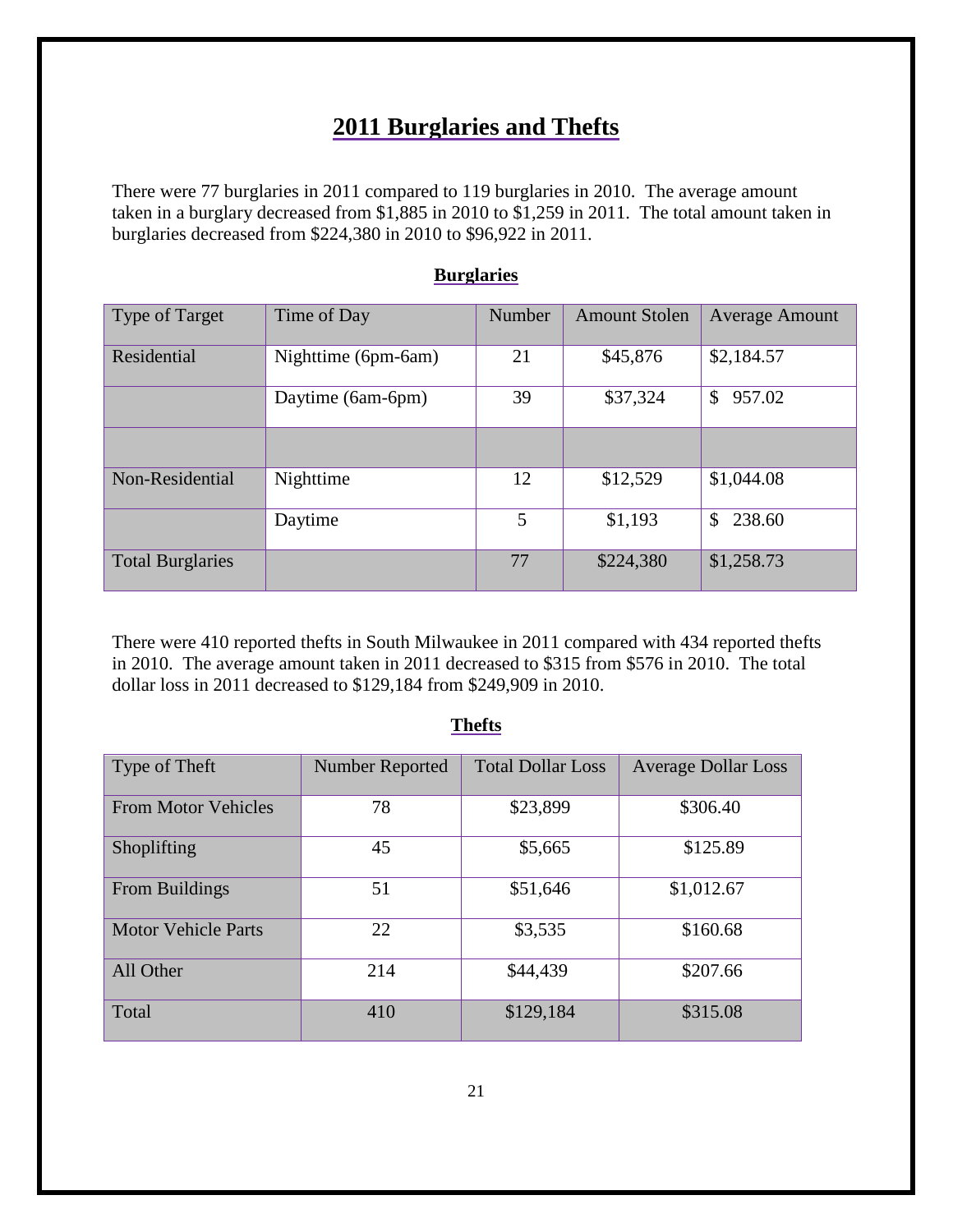# **Crimes Against Public Peace**

# **Disorderly Conduct / Animal / Noise**

In 2011, SMPD responded to a total of **300** animal related calls/complaints, down 19.1% from 2010. These calls include Animal Noise calls as well as Animal at Large complaints and Animal Bite complaints.

There were **691** Disorderly Conduct incidents reported in 2011, a decrease of 22.4% from 2010. Disorderly Conduct is defined by state statue as conduct that occurs in a "public or private place" and is "violent, abusive, indecent, profane, boisterous, unreasonably loud or otherwise disorderly." The fine for municipal Disorderly Conduct is \$169.00. It can also be charged as a state misdemeanor criminal offense.

South Milwaukee Police responded to **391** Noise complaints in 2011, down 18.5% from 2010. These complaints range from loud music complaints to reports of people yelling and/or loud parties. The fine for Unnecessary Noise is \$169.00.

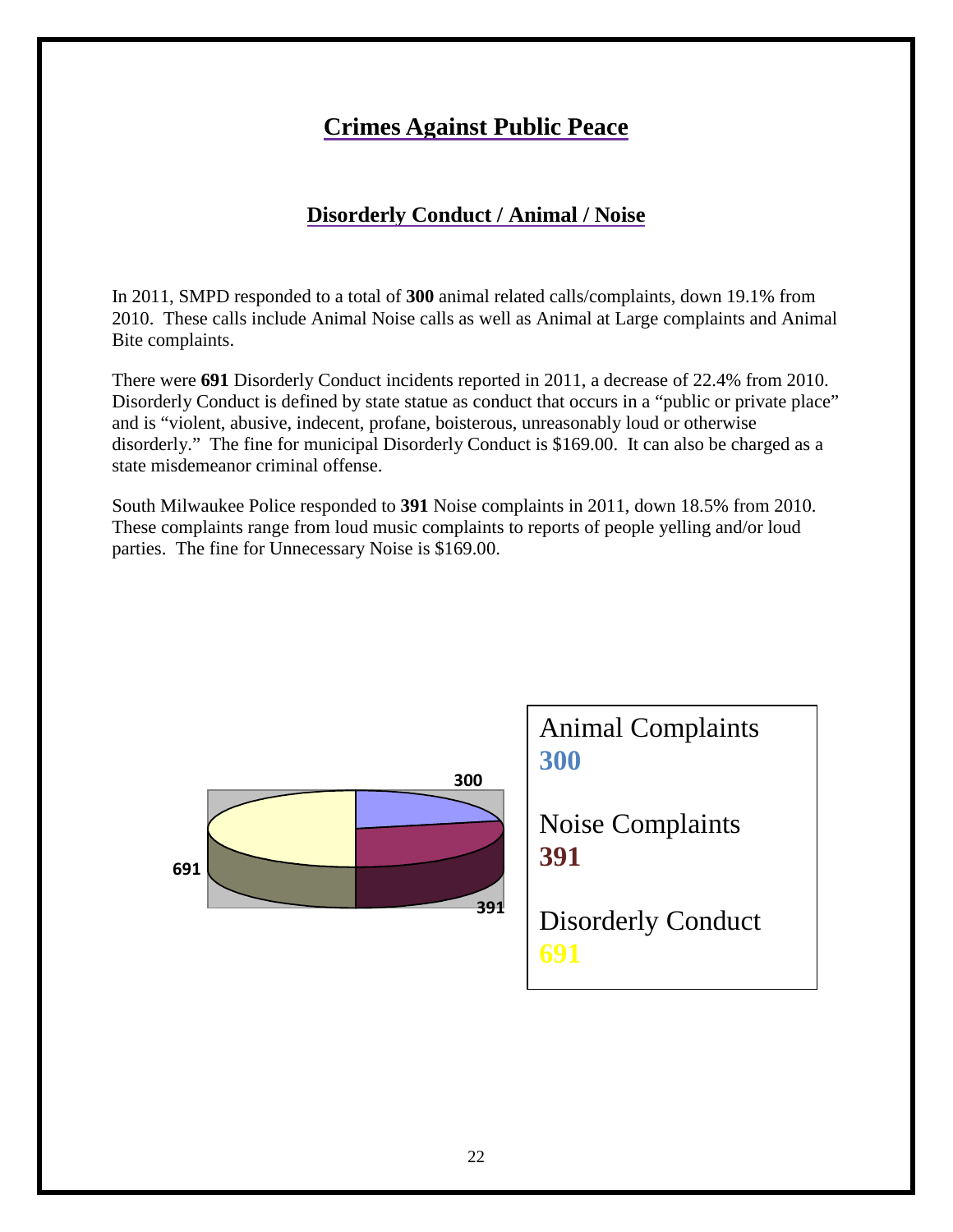# **2011 Traffic Enforcement**

Included in the duties of law enforcement officers is traffic law enforcement. During 2011 the Department continued the directed traffic enforcement program. Each week locations within the city were highlighted for directed enforcement. The areas are selected based on accident statistics, citizen complaints, requests of the Traffic Commission, or high traffic areas. Using grant money from the Bureau of Transportation Safety the Department, once again, participated as a member of the OWI Task Force. The Department utilizes several radar and laser speed measuring devices in the enforcement efforts.

| <b>Traffic Citations/Warnings Issued in:</b> | 2011 |
|----------------------------------------------|------|
| <b>Operating While Intoxicated</b>           | 245  |
| <b>Vehicle Registration Violations</b>       | 66   |
| Speeding                                     | 493  |
| License Violations (OAR, OAS, OWL)           | 278  |
| <b>Sign/Signal Violations</b>                | 110  |

\* OWIs often result in two traffic citations issued, one for Driving Under the Influence and one for a Prohibited Alcohol Concentration. The court system has the authority to dismiss one of the two citations issued during an OWI incident.

2011 statistics include **178** written warnings issued for various traffic violations. In 2011, there were **129** mandatory seatbelt citations issued.

The total number of traffic citations/warnings issued in 2011 was **1,724**. This is approximately 400 less traffic citations than last year. This was based largely on the decrease in registration violations in 2011.

There were **3,740** parking citations issued in 2011.

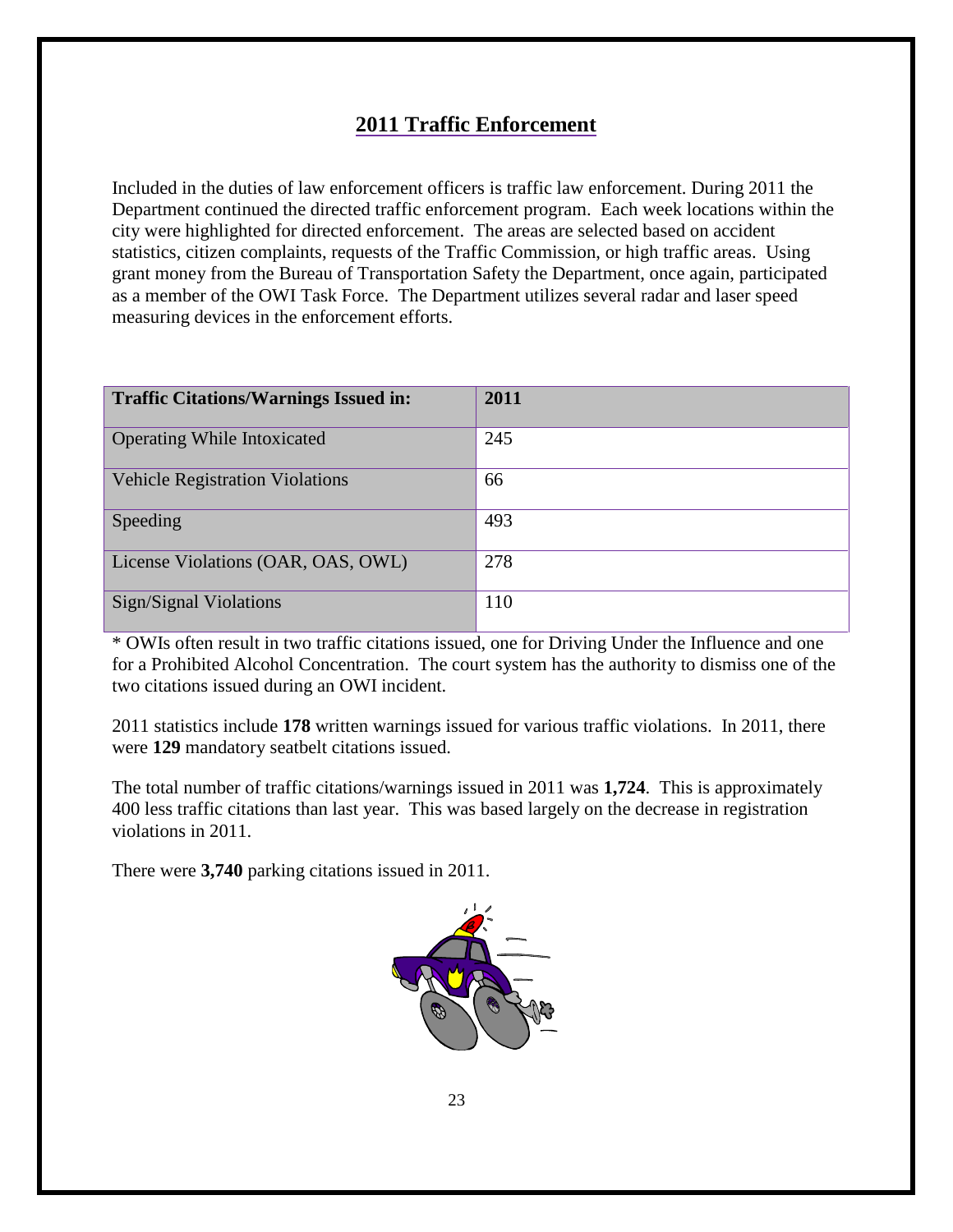# **Accidents**

| Type Of Accident       | 2011 | 2010 | 2009 | 2008 |
|------------------------|------|------|------|------|
| <b>Property Damage</b> | 296  | 257  | 151  | 162  |
| Injury                 | 45   | 34   | 60   | 37   |
| Total                  | 341  | 291  | 211  | 199  |

# **Top Accident Locations**

| Location       | Property | Injury         | Fatal          | Total |
|----------------|----------|----------------|----------------|-------|
| Highway 32     | 60       | 13             | $\overline{0}$ | 73    |
| Rawson Ave.    | 44       | $\overline{2}$ | $\theta$       | 46    |
| College Ave.   | 37       | 6              | $\overline{0}$ | 43    |
| Milwaukee Ave. | 34       | $\overline{2}$ | $\theta$       | 36    |
| Nicholson Ave. | 24       | 3              | $\theta$       | 27    |
| Drexel Blvd.   | 18       | 1              | $\overline{0}$ | 19    |
| $15th$ Ave.    | 11       | 7              | $\theta$       | 18    |



\*\* Accident statistics were taken from SMPD's Phoenix computer reporting system.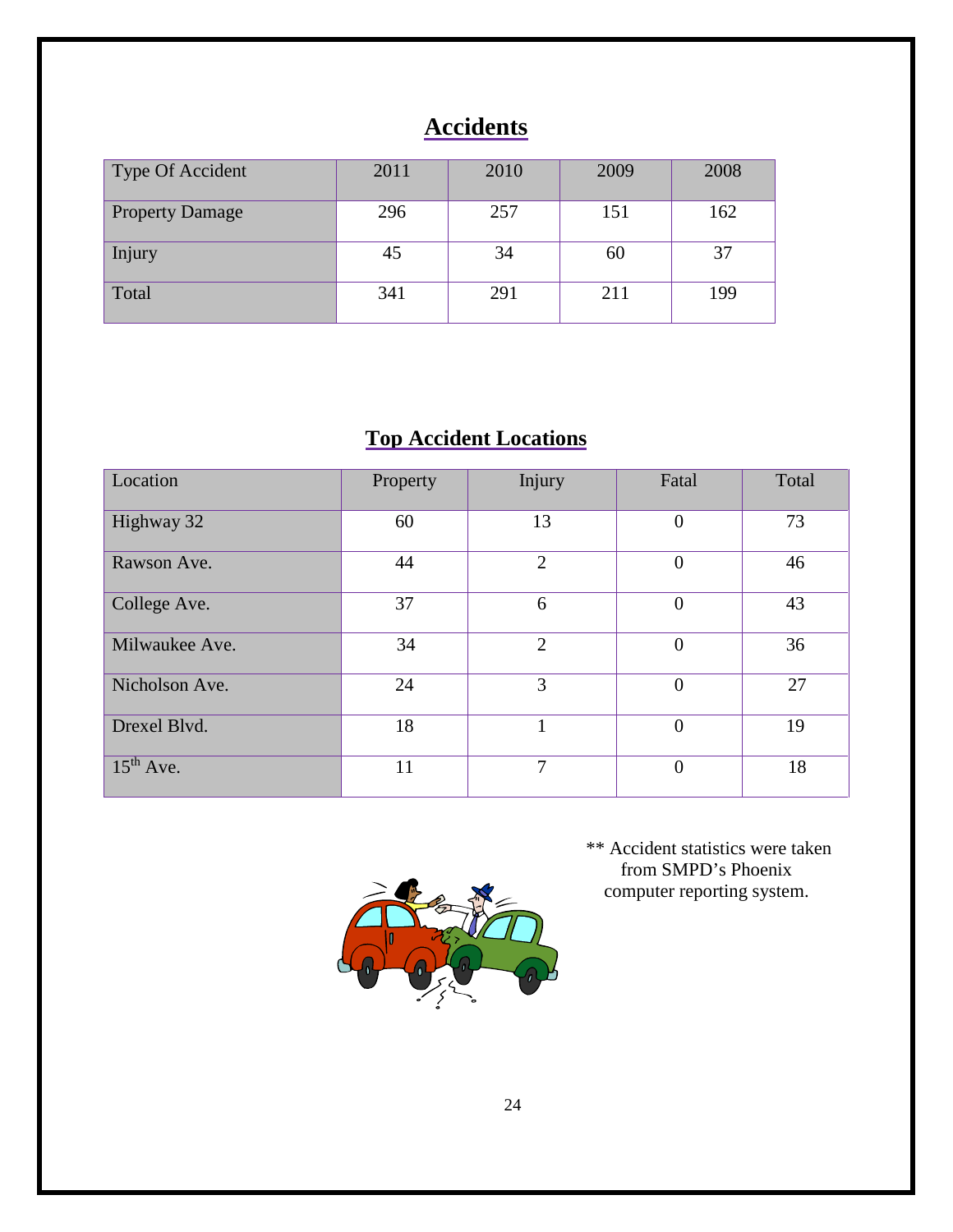# **Patrol Services 2011**

# **Calls for Service**

The goal of the South Milwaukee Police Department is to provide a high standard of professional services. Patrol Officers handle calls that range from domestic problems, neighbor problems, noise violations, park violations, to suicidal persons and robberies. Patrol Officers are responsible for the initial investigation of all calls. Patrol Officers are also responsible for traffic enforcement, accident investigations, business checks, and many other duties.

|           | January | February | March     | April   | May      | June     |
|-----------|---------|----------|-----------|---------|----------|----------|
| 1st Shift | 533     | 555      | 528       | 471     | 685      | 627      |
| 2nd Shift | 583     | 528      | 635       | 643     | 727      | 791      |
| 3rd Shift | 610     | 519      | 632       | 621     | 566      | 538      |
| Totals    | 1726    | 1602     | 1795      | 1735    | 1978     | 1956     |
|           |         |          |           |         |          |          |
|           | July    | August   | September | October | November | December |
| 1st Shift | 606     | 573      | 607       | 649     | 613      | 642      |
| 2nd Shift | 802     | 789      | 738       | 795     | 620      | 813      |
| 3rd Shift | 665     | 591      | 706       | 727     | 637      | 807      |
| Totals    | 2073    | 1953     | 2051      | 2171    | 1870     | 2262     |

#### **Calls for service by Month and Shift**

#### **1st Shift 0740-1600hrs 2nd Shift 1540-0000hrs 3rd Shift 2340–0800hrs**

- Total calls for service for 2011 were 23,172.
- Calls for service decreased, very slightly, when compared to 2010 (23,561)
- Calls for service include EMS and Fire services, but do not include non-service type calls such as court trials, DARE duties, report writing, and crime prevention duties.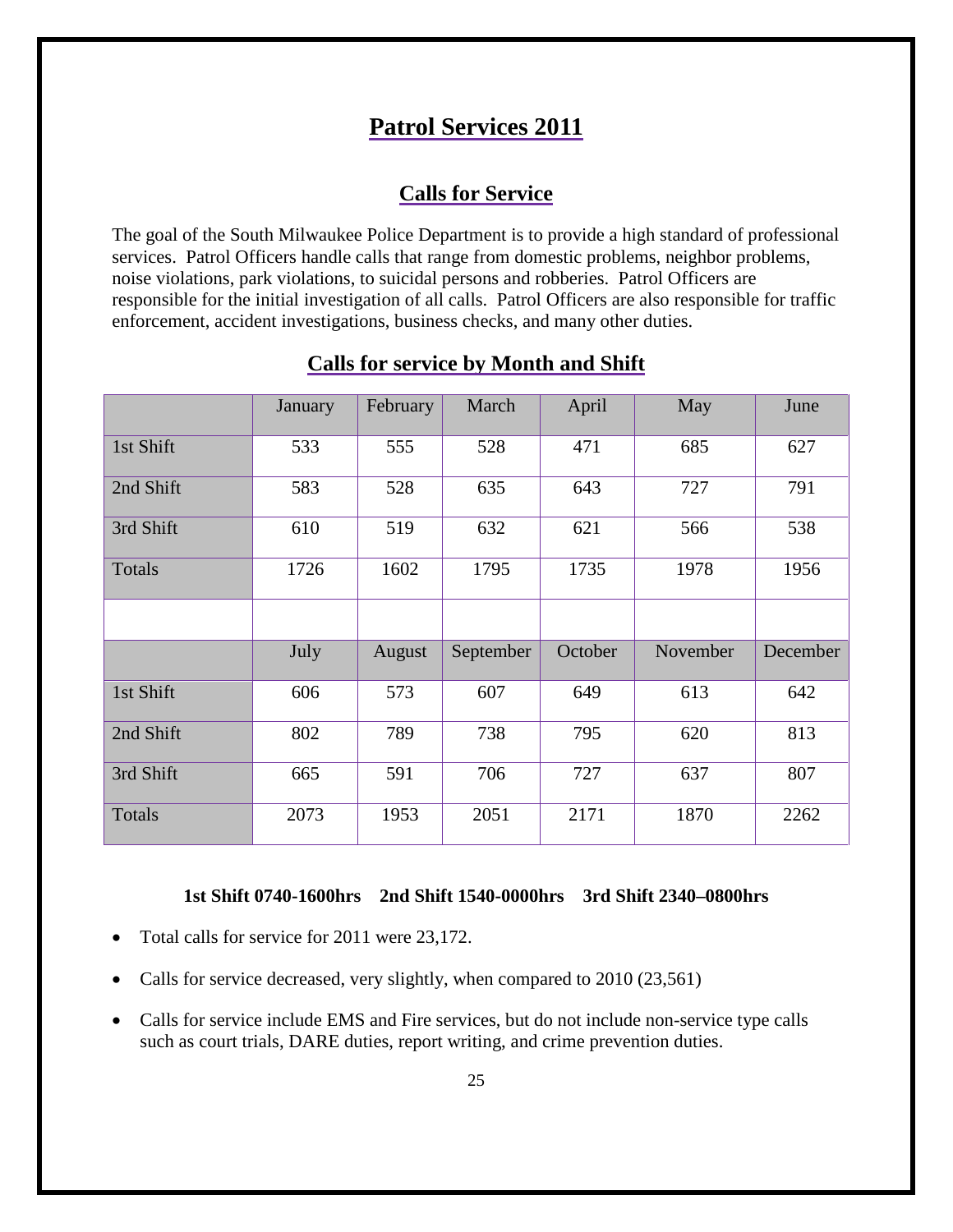# **Community Policing**

Citizens of the City of South Milwaukee,

During the past year the South Milwaukee Police Department's Neighborhood Block Watch Program remained consistent. We did not lose any active groups, and one new group formed. The Block Watch program is citizen driven and cannot be effective without participation from you. One of the biggest values of the Block Watch program is bridging the communication gap between law enforcement and the citizens we serve.

Enrollment in the email alert system has grown during 2012 and I anticipate more people will sign up during 2013. It is my goal to increase the number, and quality of alerts sent out in 2013. If you would like to be included in these alerts, please email your name and email address to hill@smwi.org

The South Milwaukee Police Department remains committed to the philosophy of Community Orientated Policing which is a series of organizational goals and directives that drive what we do, and how we do it. Central to that philosophy is that the South Milwaukee Police Department strives to be open to the citizens concerns and needs.

During 2012, Officers of the South Milwaukee Police Department have been involved in various community events such as Community Night Out, child car seat safety checks, bike safety classes, Block Watch meetings, Crime Stoppers, and speaking engagements.

Respectfully submitted,

Officer Michael Hill

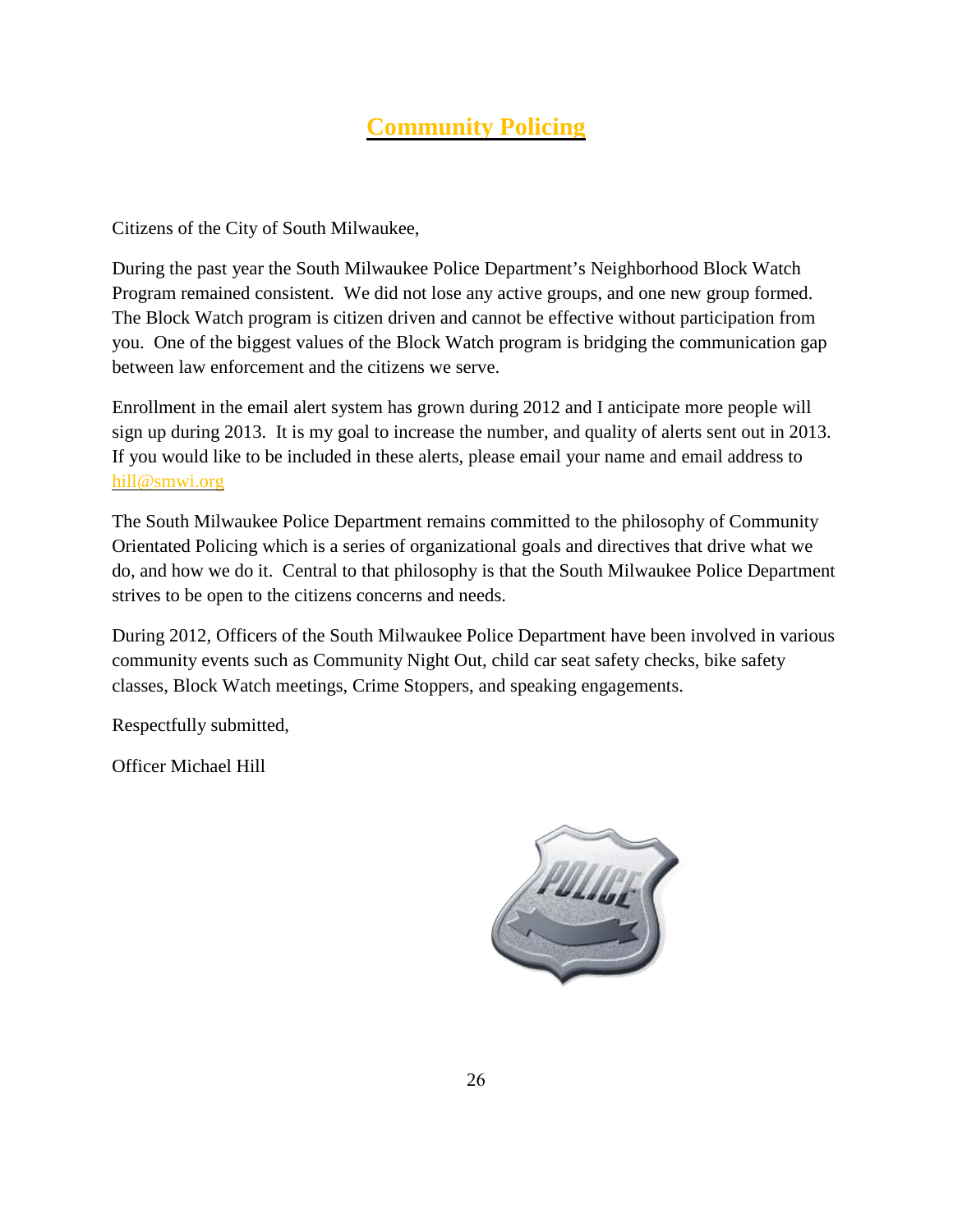# **2011 Community Events**

#### **South Milwaukee / Cudahy Softball Game**

In June of 2011, the South Milwaukee and Cudahy Police Departments played each other in an exhibition outseam softball game. The game was held at the South Milwaukee Little League complex. Despite being down late in the game, SMPD made a late comeback and won in their final at bat!!!!



#### **Dare Golf Outing**

In July of 2011, the South Milwaukee Police Department held its 11th Annual Dare Golf Outing, at the Oakwood Golf Club in Franklin, WI. Over 100 golfers participated in the event and proceeds continue to pay for DARE books and materials to be used by our DARE Officers at all public and parochial elementary schools in South Milwaukee. Thanks golfers for your continued support of the South Milwaukee DARE program !!!

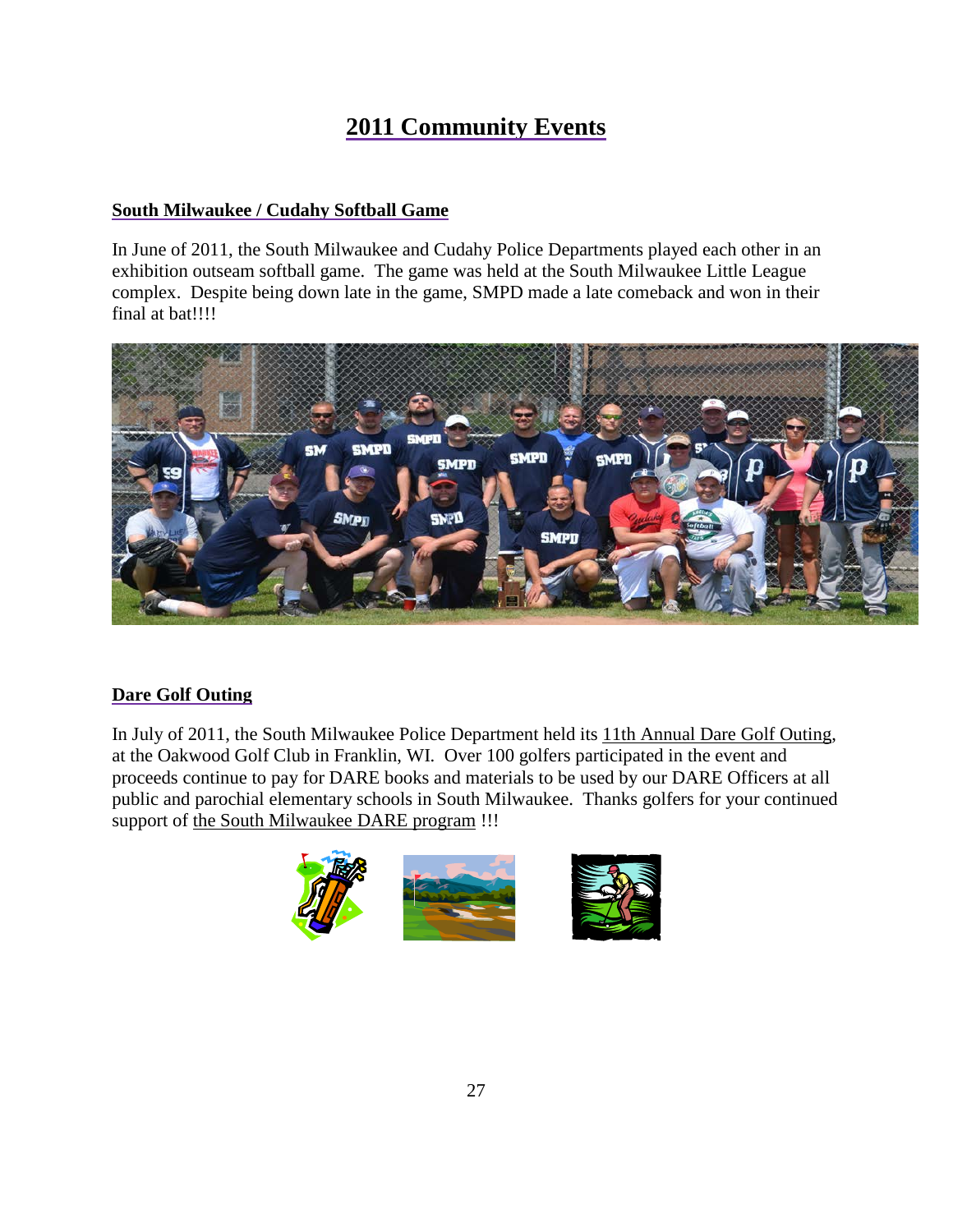#### **Community Night Out**

In August of 2011, the South Milwaukee Police Department once again hosted the Community Night Out. Hundreds of people attended the festivities, played games, learned about safety, enjoyed a good meal, and were treated to an awesome fireworks show. The Community Night Out is a great chance for citizens of all ages to meet the various public safety workers in their community. We hope to see you all again in 2012!!!!



#### **Shop with a Cop**

Officers of the South Milwaukee Police Department have participated for the past five years in the Shop with a Cop program hosted by the Milwaukee County Sheriff's Department. This program allows children the opportunity to purchase Christmas gifts for their family with the assistance of Police Officers. The children are treated to breakfast and then are taken to Walmart to shop for their family. 2011 was the first year children from South Milwaukee participated in the event. Officers Carol Olson, Brian Fleming and Jon Rivamonte participated in Shop with a Cop.

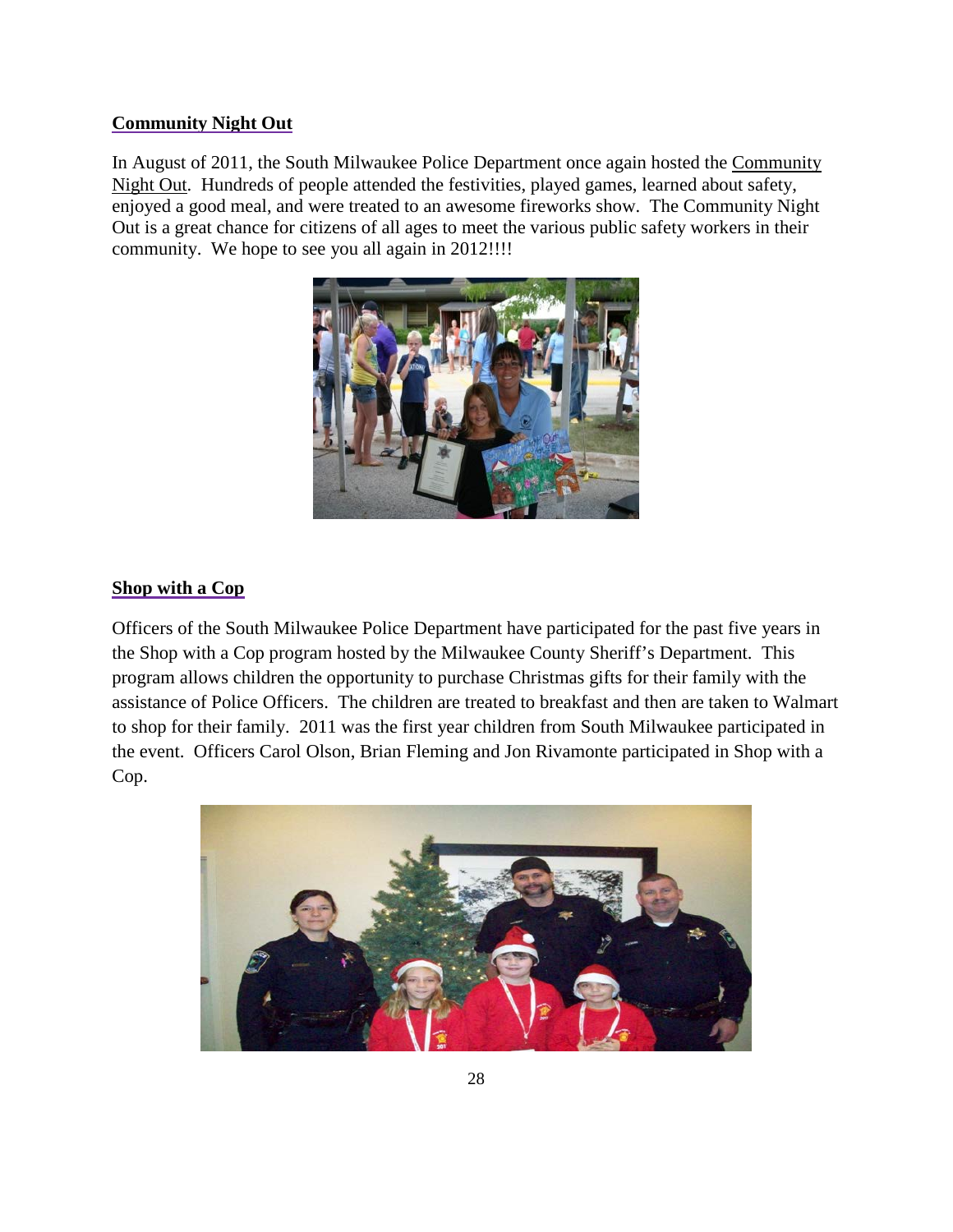#### **Police Awards Night 2011**

**The week of May 15-21, 2011, has been designated as National Peace Officers Week. On May 17, 2011, Mayor Zepecki kindly allowed time at the beginning of the Common Council meeting for awards to be presented to nine police officers, two dispatchers, two citizens and one dog for their involvement in police incidents that occurred between May 2010 and May 2011. The awards, presented by Chief Wellens, were as follows:**

**Valor Award –** To be awarded for acts of bravery beyond the officer's basic duty, who by outstanding gallantry, conspicuous action, at great personal peril to their life, brings great credit to the law enforcement profession.

**Officer William Dews and Officer Scott Komorowski:** On July 12, 2010, Officers Dews and Komorowski responded to a building fire in the 1500 block of Manitoba Avenue. Officer Dews determined the residents of apartment #2 were not outside and they immediately went into the building to rescue these individuals. Officer Dews pounded on the door until the residents woke up. He then directed them to safety. Officer Komorowski determined the residents of apartment #6 were not outside and entered the burning building with Officer Dews. They woke the residents and directed them out of the building to safety. Shortly after the evacuation of apartment #6, the roof of the building collapsed in that area.

Officer Komorowski and Officer Dews put themselves in harm's way, even after assessing that the building was in flames. Their actions contributed to four lives being saved. Officer Dews' and Officer Komorowski's actions bring great credit upon themselves, the South Milwaukee Police Department and law enforcement.

**Life Saving Commendation -** To be awarded to any officer whose action directly contributed to the saving or significant prolonging of human life.

**Officers Tim Lewison and Kyle Stormoen:** On April 25, 2010, Officers Lewison and Stormoen responded to a call from a citizen, reporting a subject appeared to be getting ready to jump into the falls on Mill Rd. The Officers located a subject on the top railing of the waterfall, leaning over the waterfall. Officer Lewison began talking to the subject. Both Officer Lewison and Stormoen then quickly pulled the subject from the railing to safety. Based on the subject's previous mental health history and his current state of mind, Officer Lewison's and Officer Stormoen's quick thinking and actions saved his life on this day.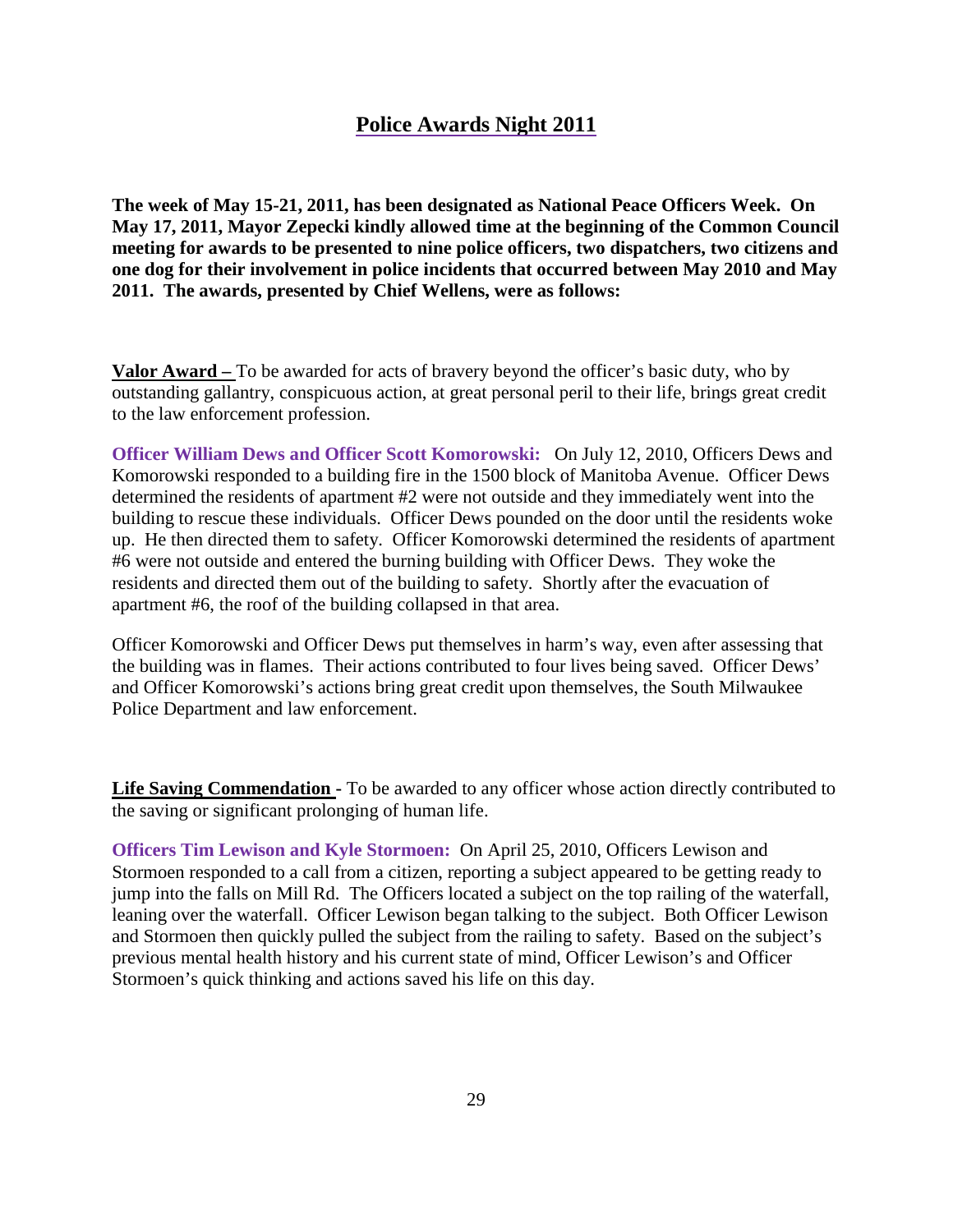**Officer Ed Hallett:** On November 23, 2010, Officer Hallett responded to a call of a person not breathing in the 1400 block of 18<sup>th</sup> Ave. Officer Hallett arrived first on scene and quickly began CPR on a lifeless subject, until he was relieved by medical personnel. The subject was brought back to life and transported to the hospital. The quick thinking and actions of Officer Hallett in beginning resuscitation was instrumental to the life saving result.

**Officer Mick Olson:** On December 16, 2010, Officer Olson responded to a call of a person not breathing at Willoway. Officer Olson began CPR on the lifeless subject and was preparing to administer an AED when medical personnel arrived on scene to relieve him. The subject did have a pulse when he was transported to the hospital. Due to Officer Olson's quick thinking and actions, the subject recovered to some degree in the hospital, allowing the subject's family to spend additional time with them before their passing**.** 

**Supervisor's Recognition Award** - This letter may be given by supervisors, to officers under their command, for outstanding police work.

**Officer Nate Siefert:** Recommended by Lt Milow for his high performance level for the past 5 years.

**Officer Jared Manthe:** Recommended by Lt Milow for his actions on April 9, 2011.

**Public Safety Officer Jesse Danek:** Recommended by Lt Milow for his actions regarding a 911 call on July 31, 2010.

**Officer Katie Klipfel and Public Safety Officer Karla Immel:** Recommended by Lt Walker for their actions on July 12, 2010.

**Citizen Recognition Awards-** Whenever any officer believes that behavior coming to attention personally or through a third party is deserving of recognition by the Department.

**Citizen Carmen Anderson-Lambert:** On February 7, 2011, Carmen was working at Donn Powers Jewelry when a suspicious person came into the store and attempted to sell a large, expensive ring. Carmen was suspicious of this person and told them to return on February 8<sup>th</sup>. After further investigation, Carmen learned the ring was possibly stolen in a burglary in South Milwaukee and that she knew the victim. When the suspicious person returned, with another person, on February 8th, Carmen discreetly contacted the South Milwaukee Police Department. The two subjects were subsequently arrested and later charged by the Milwaukee County District Attorney's Office with burglary. Carmen's keen attention to the suspicious person and willingness to get involved should be recognized. Her actions led to clearing a burglary and recovering the homeowners' property.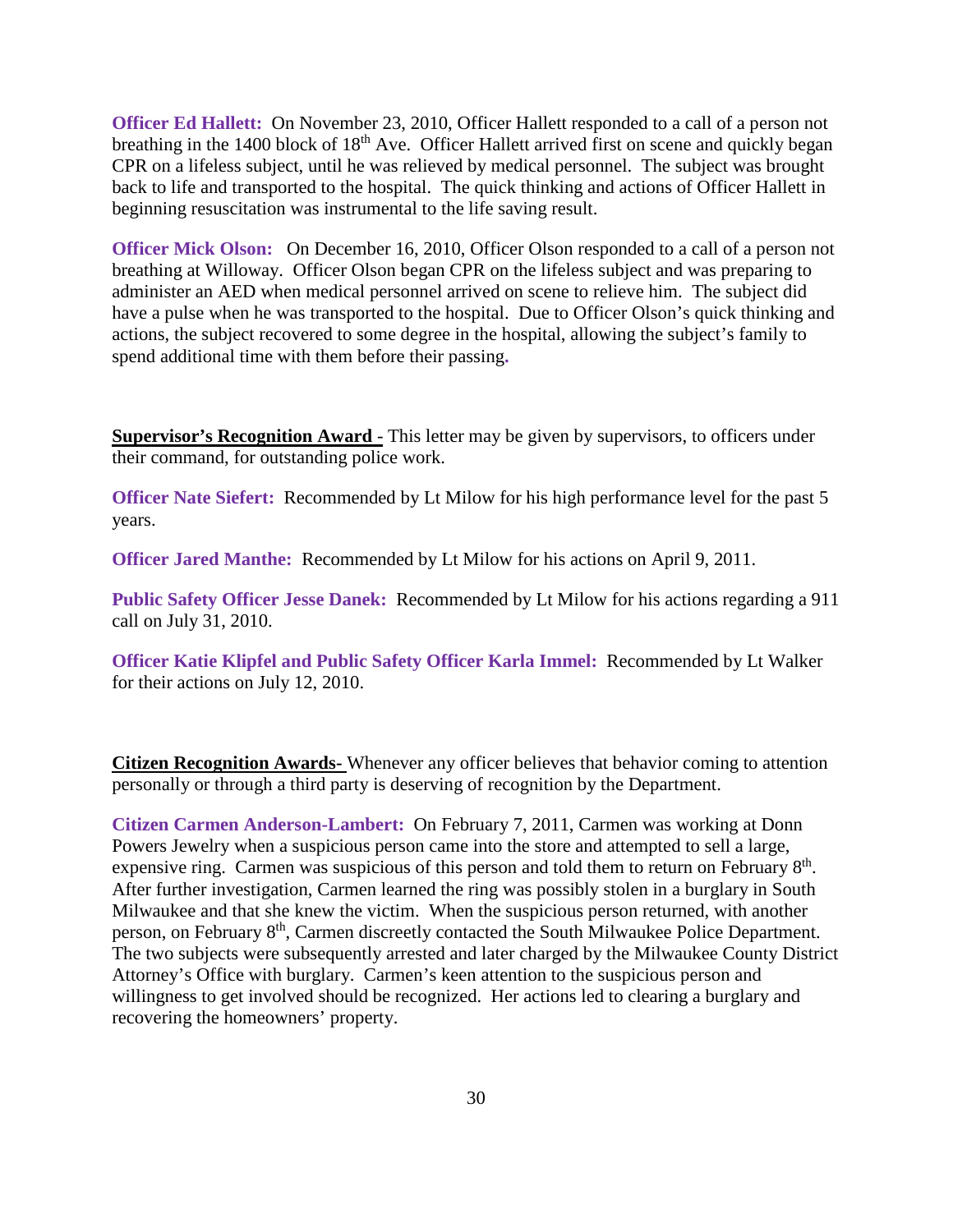**Citizen Nicholas Langenfeld and Buddy:** On February 2, 2011, in the early morning hours, Nicholas heard a dog barking outside his residence. Nicholas attempted to approach the barking dog however the dog led him to a subject who was lying unconscious in a snow bank, in the 1800 block of Marquette Avenue. Nicholas immediately summoned emergency assistance and both the Police and Fire Departments responded. The subject, later identified as Theodore Moss, had been lying in the snow bank for some time and was in critical condition. Mr Moss did make a full recovery. Nicholas' actions as a concerned citizen on February 2 resulted in Mr Moss being with us today to celebrate his life.

Buddy – The life saving companion who would not give up hope that someone would respond to her barking!



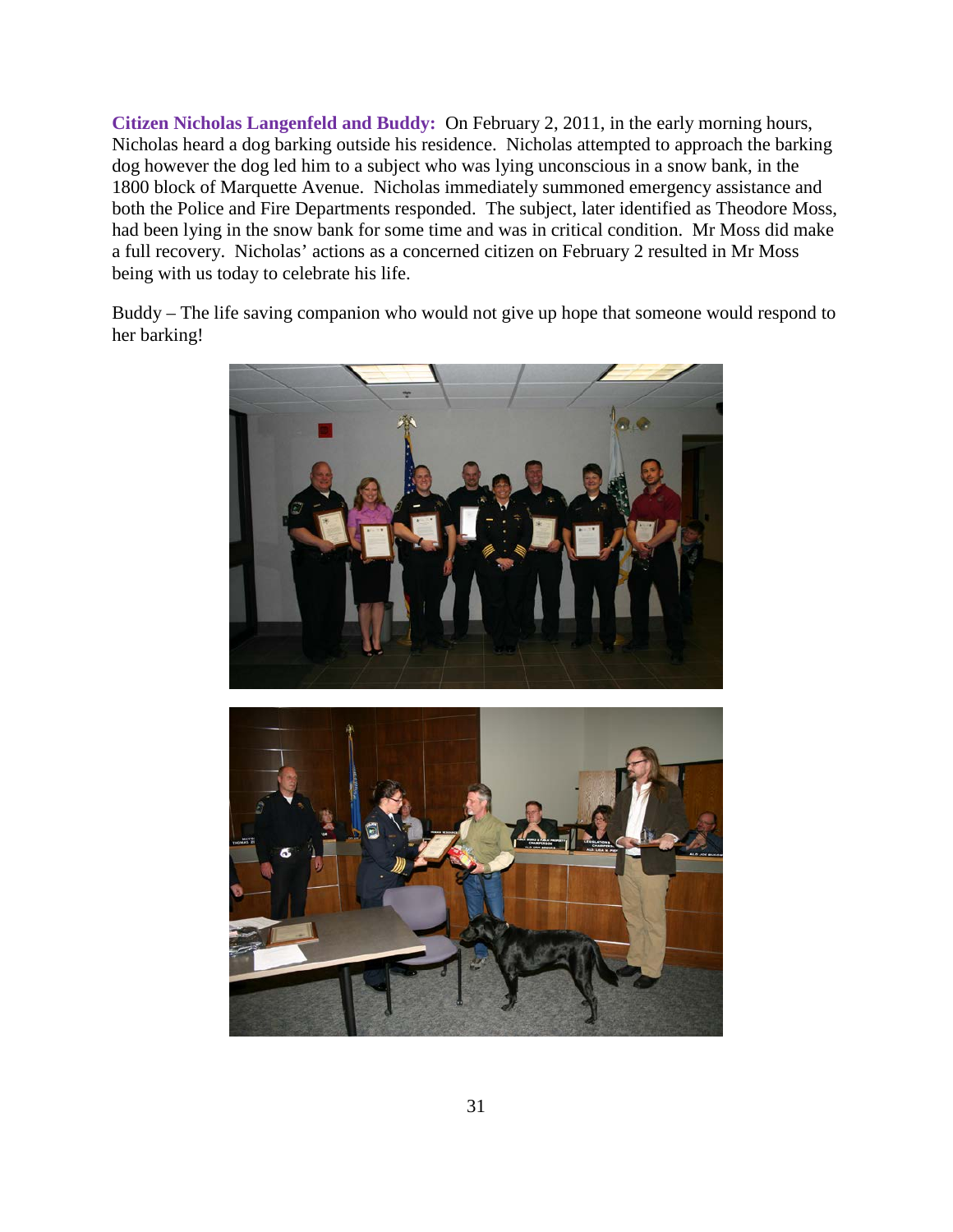# **ACCREDITATION**

**The South Milwaukee Police Department continues its membership in the Wisconsin Law Enforcement Accreditation Group (WILEAG). This program is a continuous process enabling law enforcement agencies to evaluate, strengthen, improve and maintain their effectiveness. It works on a process of self-evaluation, keeps in check law enforcement activities, procedures and goals. It also ensures the condition of law enforcement agencies remain in compliance with established standards. The South Milwaukee Police Department has been accredited through WILEAG since May 1998. The South Milwaukee Police Department was one of the first in the State to become accredited.**

**The accreditation process requires the Department to have numerous policies in place and several standards met. When changes in the standards are made by the WILEAG the existing policies need to be reviewed and revised to reflect any necessary changes. This requires a continuous review of all department functions and operations. As Accreditation Manager, Captain Kallay continued to review the existing policies for required elements as well as write new policies for 2011. The Department underwent a successful re-accreditation on-site assessment in 2011. The accreditation process will continue to be a combined effort of Captain Kallay, officers and supervisory personnel who will assist in policy review and compliance.**

**Accreditation offers the South Milwaukee Police Department several benefits: providing "norms" against which agency performance can be monitored and measured over time; increased cooperation and coordination with other law enforcement agencies; increased effectiveness and efficiency in the delivery of law enforcement services; and demonstrating to the community that South Milwaukee Police Department possesses the professionalism it wants and deserves. The South Milwaukee Police Department is committed to continuing this leadership through the Accreditation process.**

**During the most recent assessment, the assessors made the following comments, "… the police department is fortunate to have a highly dedicated, proud, and professional staff. It has become apparent to the assessors that the South Milwaukee Police Department has fully embraced their role as a partner in the ongoing effort to enhance the overall quality of life in the community. As evidenced by the number of community-based programs offered, they are active in the community and seek opportunities to interact with the citizens of South Milwaukee in an effort to solve problems of mutual concern. Overall, the assessors concluded that the South Milwaukee Police Department delivers a high quality of police service to its community."**